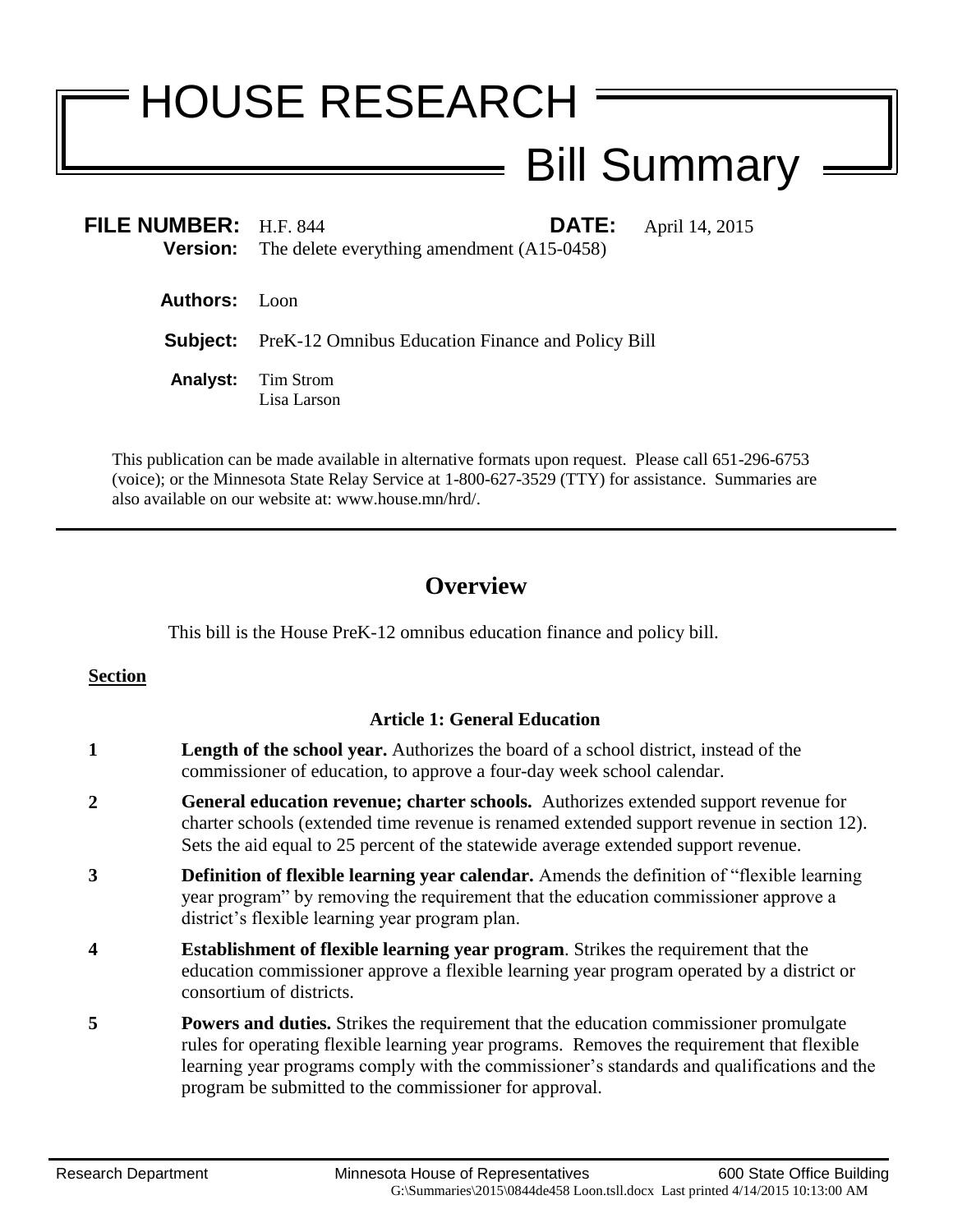- **6 Termination of flexible learning year program.** Allows a school board to terminate without commissioner approval a flexible learning year program in a day or residential facility for children with disabilities within the district.
- **7 Program established.** Strikes obsolete language allowing a pupil to participate in a learning year program and accelerate attainment of grade level or graduation requirements.
- **8 General education revenue.** Strikes obsolete language. Renames "extended time revenue" "extended support revenue."
- **9 Basic revenue.** Increases the basic formula allowance from \$5,831 in fiscal year 2015 to \$5,864 for fiscal year 2016 and \$5,898 for fiscal year 2017 and later.
- **10 Extended support revenue.** Renames "extended time revenue" "extended support revenue" and increases the allowance by \$146 per pupil unit.
- **11 Local optional revenue.** Creates enhanced equalization aid for the local optional revenue program for school districts where more than 30 percent of the tax base is seasonal recreational property.
- **12 Compensatory education revenue.** Delinks compensatory revenue from increases in the basic formula allowance and creates a new component of compensatory revenue equal to the sum of the number of free lunch eligible students and one-half the number of reduced price lunch eligible students times the growth in compensatory revenue since fiscal year 2015 that would have occurred had the formula allowance not been frozen at the fiscal year 2015 amount.
- **13 Operating capital levy.** Corrects an obsolete reference to the funding pupil count.
- **14 Transportation sparsity revenue.** Increases transportation sparsity revenue for school districts that do not receive operating sparsity revenue and cover at leave 525 square miles, and for the St. Louis County school district.
- **15 Equity revenue.** Increases equity revenue for school districts located in Greater Minnesota by extending the 25 percent upward adjustment in equity revenue to all school districts beginning in fiscal year 2017.
- **16 General education aid.** Eliminates obsolete language. Corrects the current general education aid definition to include operating capital aid. Removes the reduction due to the student achievement levy.
- **17 Use of revenue; basic skills revenue.** Expands the uses of basic skills revenue to include teacher recruitment and teacher development activities through mentor-led induction or other local initiatives. Clarifies that basic skills revenue may be used for four-year old or other early education programs.
- **18 Building allocation.** Grants school boards authority to reallocate compensatory revenue among school sites according to a plan approved by the board.
- **19 Recommendations.** Clarifies that the school site team's recommendation on how to allocate compensatory revenue a recommendation submitted is to the school board.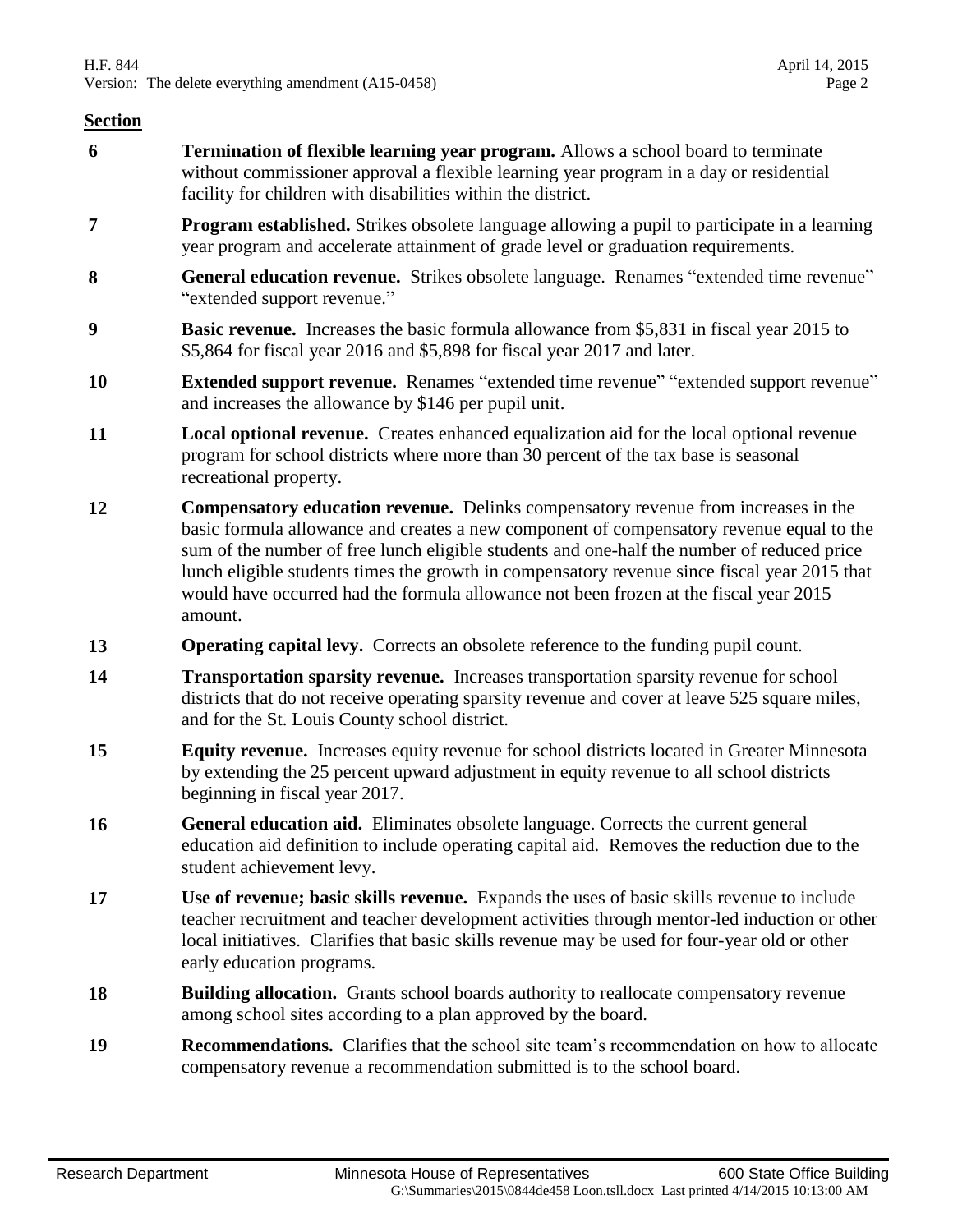- **20 Referendum allowance.** Clarifies the language governing the calculation of the operating referendum allowance.
- **21 Referendum allowance limit.** Removes obsolete language.
- **22 Appropriations.** Appropriates money for general education programs. See the House Fiscal Analysis worksheet for details:<http://www.house.leg.state.mn.us/fiscal/files/k1215app.pdf>
- **23 Repealer; benefits levies.** Repeals:
	- $\rightarrow$  126C.12, subd. 6—annual report on the expenditures of learning and development (class size reduction revenue);
	- 126C.13, subds. 3a, 3b, and 3c—student achievement levy;
	- 126C.41, subd. 1-- obsolete authority granting school districts the ability to levy for certain health insurance costs of employees who retired between May 15, 1992, and June 30, 1992;
	- Rules, part 3500.1000—commissioner's authority regarding experimental and flexible school year programs.

#### **Article 2: Education Excellence**

#### **1 Organization application for registration.**

 **Subd. 1. Placing high school students in Minnesota.** Contains existing law directing the Minnesota secretary of state's office to register international student exchange visitor placement organizations.

 **Subd. 2. Placing Minnesota students in travel abroad programs.** (a) Directs school districts and charter schools with enrolled students who participate in a travel abroad program under an agreement with a travel abroad program provider to annually report to the education department on: the number of Minnesota student deaths that occurred while the students were participating in the program; the number of Minnesota students hospitalized due to accidents or illness while the students were participating in the program; and the program and location where the death or hospitalization occurred.

(b) Directs school districts and charter schools to ask but not require students and families to disclose the information listed under paragraph (a).

(c) Allows school districts and charter schools to supplement the information they provide to the education department. Directs the education department to aggregate the reported data, to post the data on the department Web site, and to include links to federal information about conditions abroad that may affect students' safety and security and to report on sexual assaults and other criminal acts.

(d) Encourages school districts and charter schools with enrolled students who participate in a travel abroad program under an agreement with a travel abroad program provider to adopt program policies and standards to ensure students' health and safety.

(e) Requires travel abroad program providers to annually register with the Minnesota secretary of state and to provide specific information to the secretary of state. Directs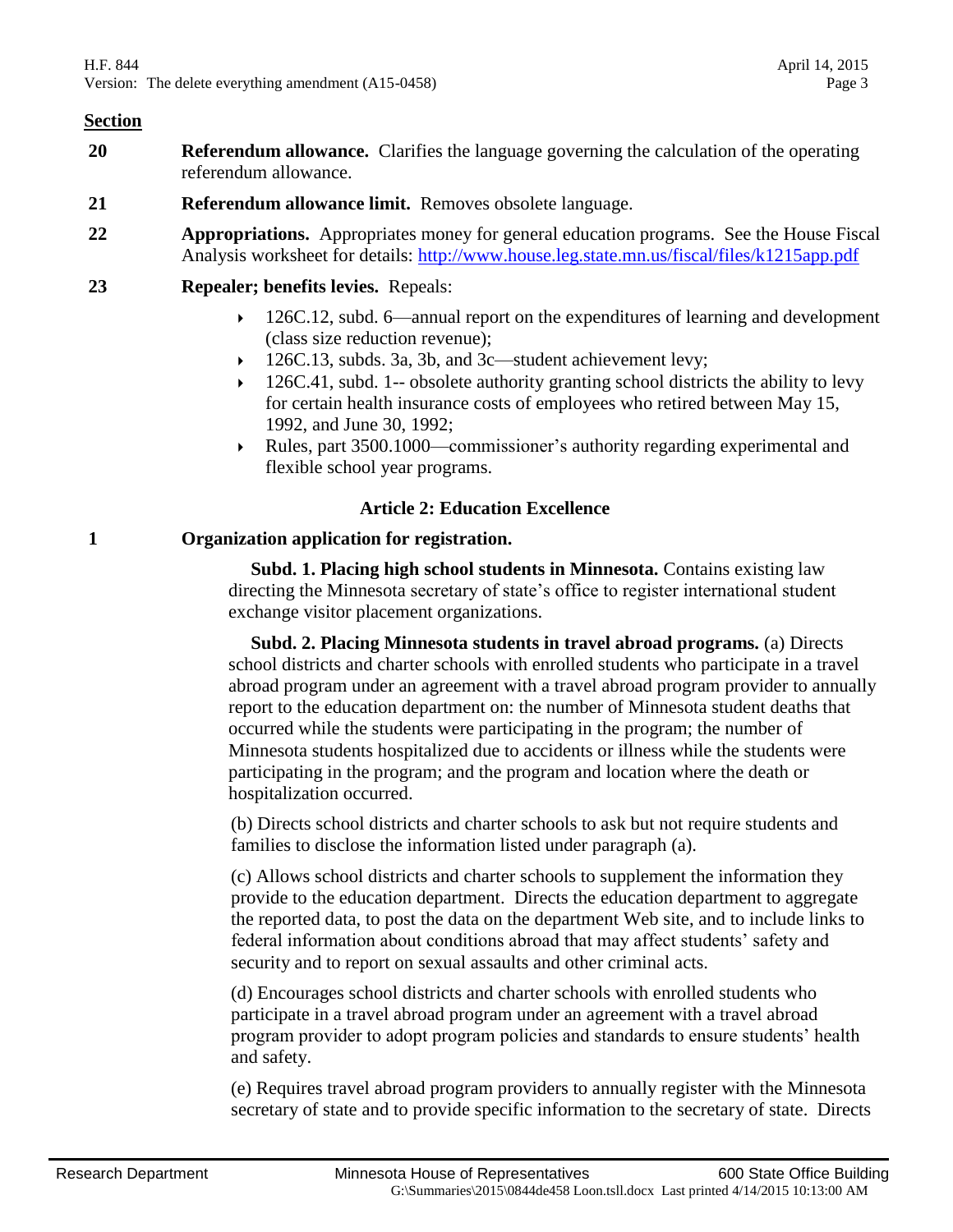the secretary of state to file a program provider's complete registration and declares that program provider registered. States that registration does not mean secretary of state endorses the program. Directs the secretary of state to annually publish on its Web site the same aggregated student travel abroad data posted by the Department of Education.

(f) Requires program providers annually by August 1 to provide the student travel abroad data listed under paragraph (a) to school districts and charter schools with enrolled students participating in the provider's program.

(g) Declares that school districts, charter schools, the Department of Education, and their employees are immune from civil and criminal liability when acting in their official capacity under this subdivision.

Makes this section effective for the 2015-2016 school year and later.

**2 Directory information.** (b) Prohibits schools from disclosing directory information to a program provider that places Minnesota students in a travel abroad program unless the program provider is registered with the secretary of state's office.

Makes this section effective for the 2015-2016 school year and later.

- **3 Foreign language and culture; proficiency certificates.** (a), (d) Strike the language on the Minnesota world language proficiency high achievement certificates.
- **4 State bilingual and multilingual seals.** (a) Establishes voluntary bilingual and multilingual seals to recognize high school students who demonstrate an advanced-low level or an intermediate-high level of functional proficiency in listening, speaking, reading, and writing on the American Council on the Teaching of Foreign Languages' (ACTFL) language proficiency tests or on equivalent assessments in one or more languages in addition to English, including American sign language.

(c) Makes a high school graduate who demonstrates an intermediate-high level of functional proficiency eligible to receive the state's gold seal and a high school graduate who demonstrates an advanced-low level of functional proficiency eligible to receive the state's platinum seal. Makes high school graduates who demonstrate the requisite language proficiency in multiple languages in addition to English eligible for a state multilingual gold or platinum seal.

(d) Allows districts and charter schools to periodically assess students' level of language proficiency, and to use trained evaluators where other assessments are unavailable.

(f) Allows a school district or charter school to award community service credit to a student who demonstrates the requisite language proficiency in a language in addition to English.

(g) Directs the education commissioner to list on the department Web site those assessments that are equivalent to the American Council on the Teaching of Foreign Languages' (ACTFL) language proficiency tests.

(h) Directs MnSCU institutions to award college credits to students who demonstrate the requisite level of language proficiency in grade 10, 11, or 12 sufficient to receive a state bilingual or multilingual seal and allows MnSCU to award credits to a student who receives a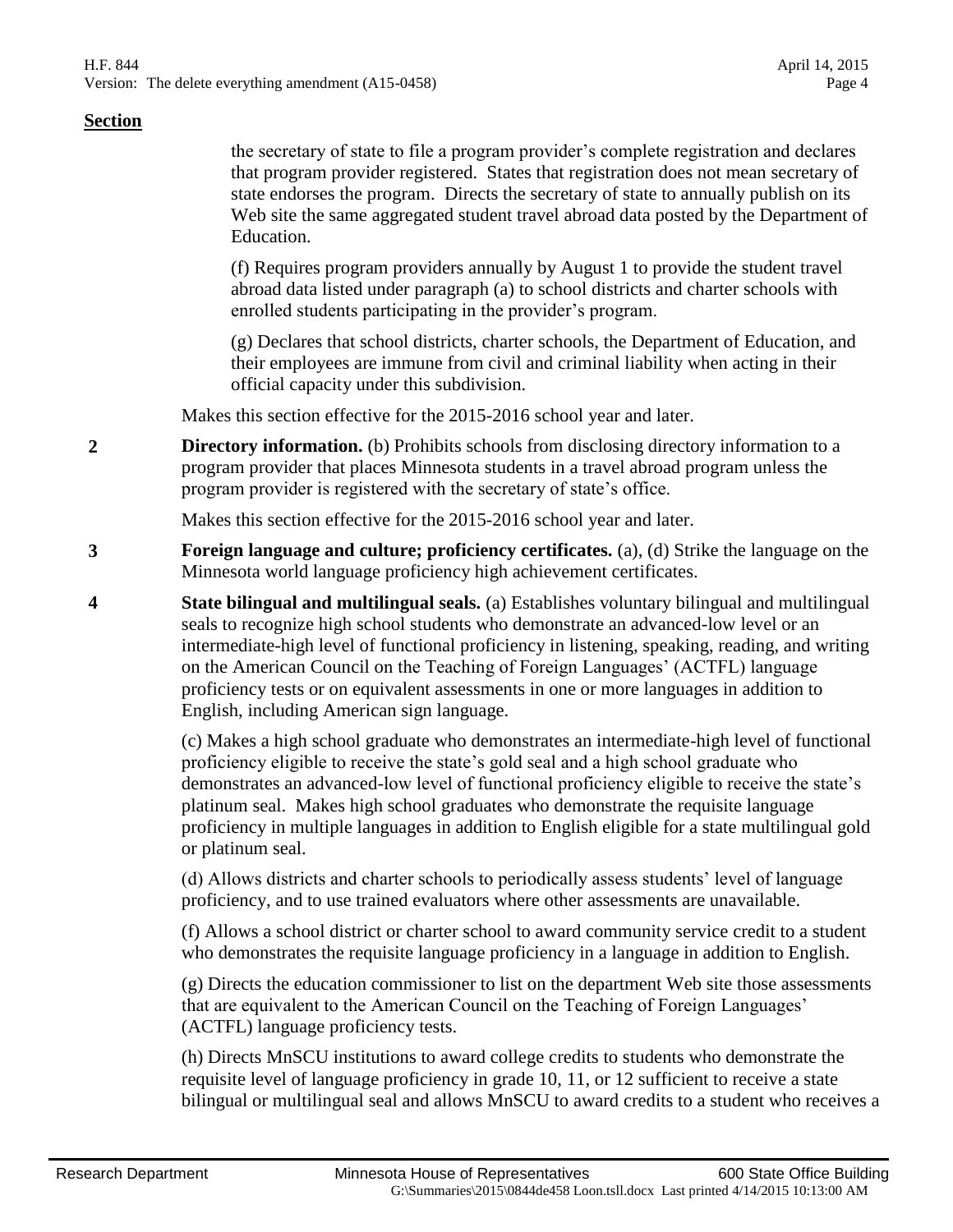world language proficiency certificate. Encourages the University of Minnesota to award students foreign language academic credits consistent with this paragraph.

Makes this section effective immediately.

**5 Local literacy plan.** (a) Requires local literacy plans to be consistent with statutory requirements governing comprehensive, scientifically based reading instruction and describe: data on the effectiveness of an assessment for screening and identifying a student's reading proficiency; a parent involvement process; how schools will determine a student's intervention strategy leading to measurable reading progress; evidence-based interventions and progress-monitoring on the effectiveness of interventions; and programs to meet staff development needs.

Makes this section effective for fiscal year 2016 and later.

- **6 Rigorous course taking information; AP; IB; and PSEO.** In the annual legislative report on rigorous course taking, directs the education commissioner to disaggregate the data by student group, school district, and postsecondary institution. Directs the commissioner to include information on participation and expenditures for career and technical education courses offered as a concurrent enrollment course.
- **7 Reporting.** When publicly reporting test results data, directs the education commissioner to include data on young children and student homelessness and highly mobile students among the demographic factors that strongly correlate with student performance.

Makes this section effective immediately and applicable to school year reports for the 2015- 2016 school year and later.

**8 Student performance data.** Directs the education commissioner to include student homelessness and highly mobile students in school districts' demographic profiles when organizing and reporting student performance data to state and local policy makers.

> Makes this section effective immediately and applicable to school year reports for the 2015- 2016 school year and later.

**9 School performance reports.** Includes student homelessness and district mobility among the statewide information the education commissioner must report annually.

> Makes this section effective immediately and applicable to school year reports for the 2015- 2016 school year and later.

**10 License and rules.** (b) Directs the Board of Teaching to allow teacher licensure candidates to submit essentially equivalent ACT or SAT passing scores in lieu of the college-level skills test scores (MTLE).

> (o) Directs the Board of Teaching to adopt rules by January 1, 2016, to license out-of-state teacher candidates. Requires the rules to permit applicants to demonstrate their qualifications through the board's recognition of a teaching license from another state in a similar content field, completion of a state-approved teacher preparation program, teaching experience as the teacher of record in a similar licensure field, depth of content knowledge, depth of content methods or general pedagogy, professional development in and contribution to a specific content field, or classroom performance measured by student growth on normed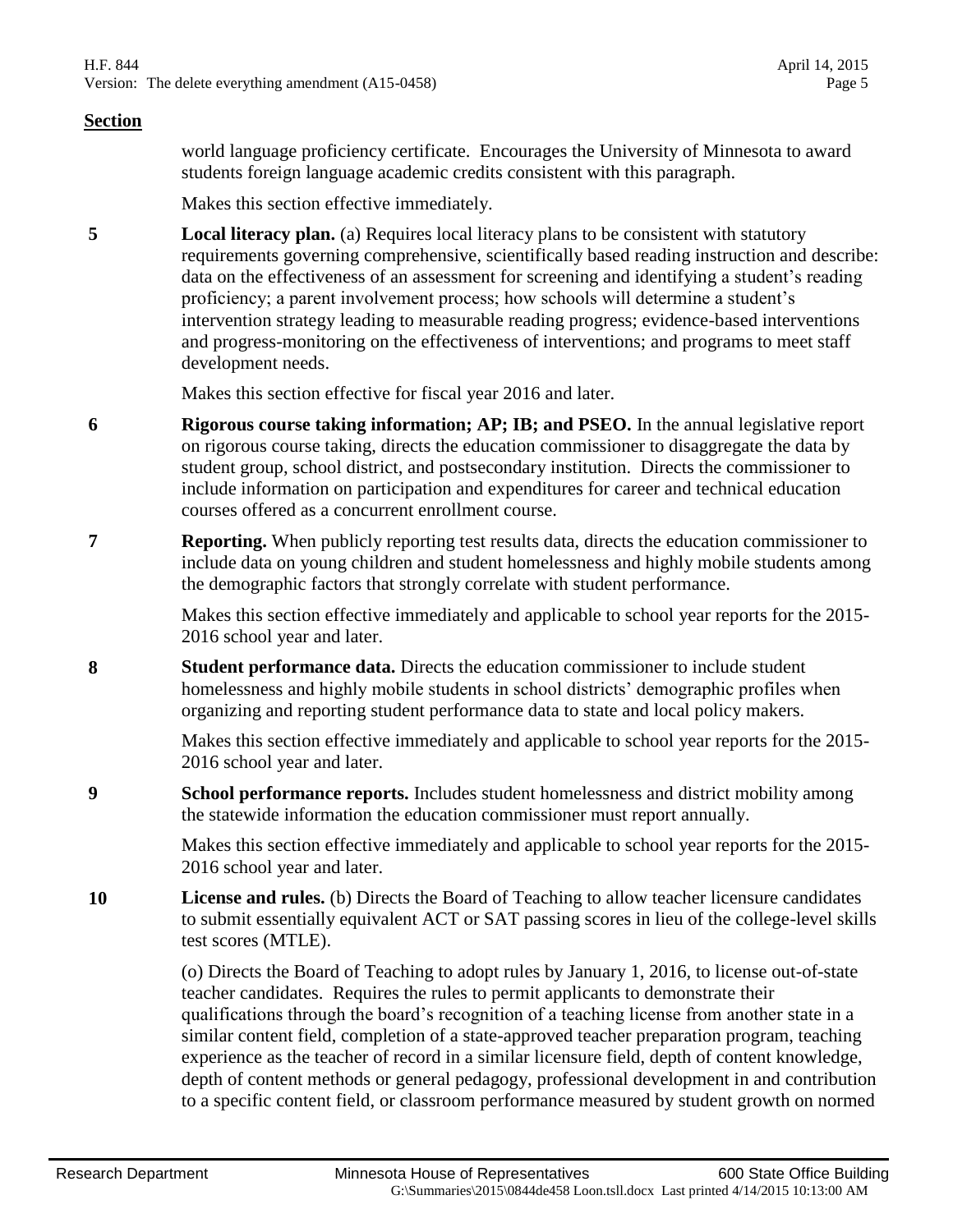assessments or effectiveness documented on local evaluations. Requires the rules to include criteria for determining a "similar content field" and "similar licensure area."

Makes this section effective immediately and applicable to all candidates seeking initial teacher licensure, including those holding a temporary, one-year teaching license.

**11 Teacher and administrator preparation and performance data.** (a) Directs the Board of Teaching and the Board of School Administrators, in cooperation with Minnesota Association of Colleges for Teacher Education (MACTE) and Minnesota colleges and universities offering board-approved preparation programs, annually to collect and report summary data on teacher and school administrator preparation and performance outcomes. Requires the Board of Teaching and the Board of School Administrators annually by June 1 to update and post the reported summary preparation and performance data from the preceding school years on a Web site hosted jointly by the boards.

> (b) Includes in the summary data on teachers: student entrance requirements, including enrolling students' GPA; students' average scores on college-level skills exams; faculty qualifications; the average time program graduates needed to complete the preparation program; the number and percent of program graduates who were licensed and hired fulltime to teach in their licensure field; required credits needed to complete the program and graduate; students' pass rates on exams required for graduation in each program and licensure area; survey results measuring students' satisfaction with the program; the satisfaction of principals and teachers supervising the student teachers; and information under paragraphs (d) and (e), and consistent with teacher preparation program reporting.

(c) Includes in the summary data on school administrators: faculty qualifications; the average time program graduates needed to complete the preparation program; the number and percent of program graduates who were licensed and employed as an administrator; required credits needed to complete the graduate program; survey results measuring the satisfaction of students, graduates, and employers with the program; and information under paragraphs (f) and (g), and consistent with principal preparation program reporting.

(d) Directs school districts annually by October 1 to report information to the Board of Teaching on teachers who finished their probationary period and accepted a continuing contract with the district, including information on the teacher's effectiveness category or rating, the teacher's primary licensure area, and the program preparing the teacher.

(e) Directs school districts annually by October 1 to report information to the Board of Teaching on probationary teachers who were released or whose contracts were not renewed during their probationary period, including information on a teacher's licensure areas and the program preparing the teacher.

(f) Directs school districts annually by October 1 to report information to the Board of School Administrators on school principals and assistant principals who finished their probationary period and accepted a continuing contract with the district, including information on the administrator's effectiveness category or rating and the program preparing the administrator.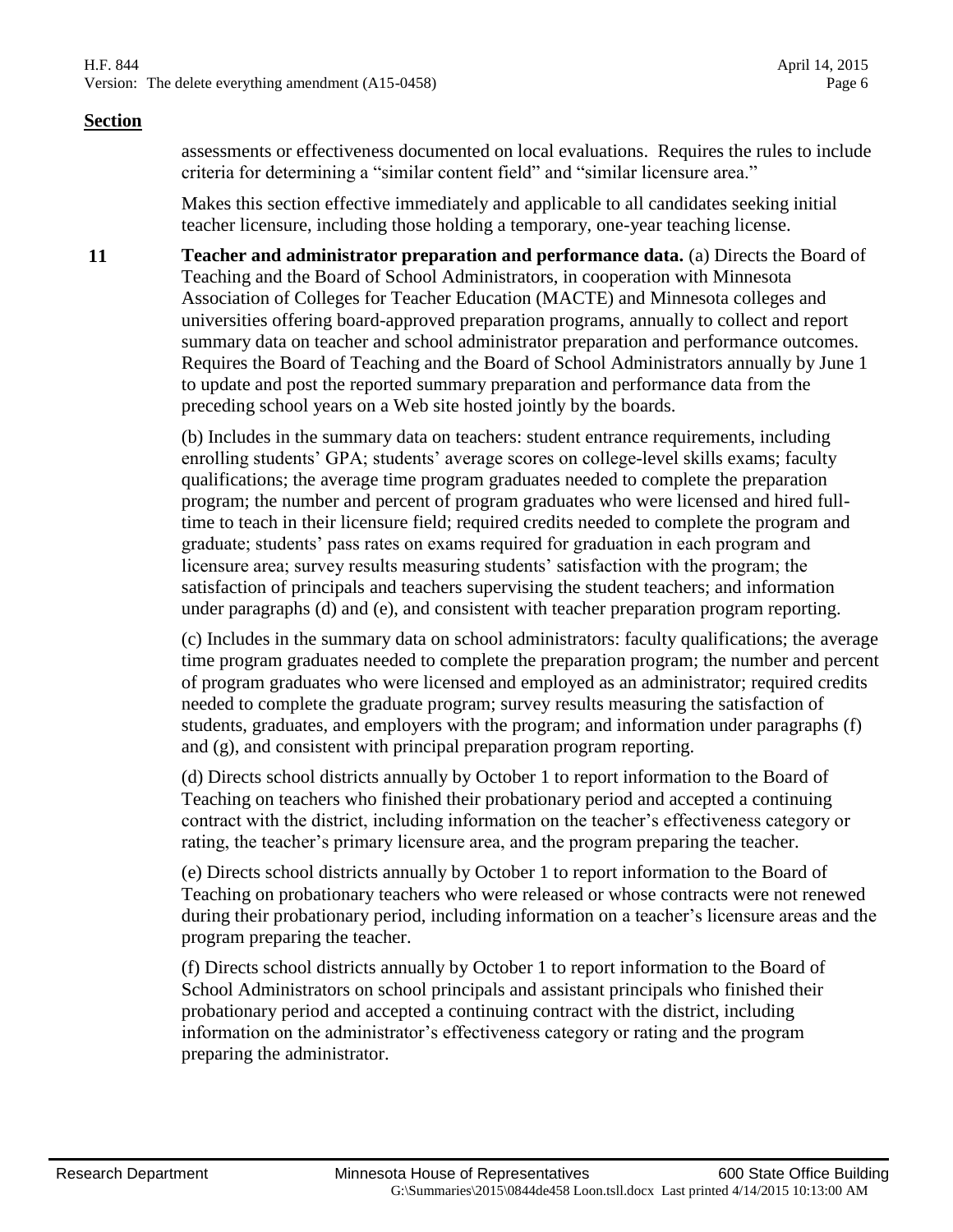(g) Directs school districts annually by October 1 to report information to the Board of School Administrators on principals and assistant principals who were released or whose contracts were not renewed during their probationary period.

Makes this section effective July 1, 2016.

- **12 Teacher preparation program reporting.** Directs the Board of Teaching to annually publish on its Web site at least three consecutive years of summary data on teacher preparation program outcomes.
- **13 Rules for continuing education requirements.** Removes an exception and makes retired school principals who serve as short-call substitute principals or assistant principals subject to continuing education requirements applicable to licensed principals generally.

Makes this section effective immediately.

- **14 Principal preparation program reporting.** Directs the Board of School Administrators to annually publish on its Web site at least three years of cumulative, summary data on principal preparation program outcomes.
- **15 Teacher and support personnel qualifications.** (a) Requires the Board of Teaching to license qualified out-of-state teacher candidates.

(b), (c) Direct the Board of Teaching to allow teacher licensure candidates to submit requisite essentially equivalent ACT or SAT passing scores in lieu of the college-level skills test scores (MTLE). At the request of a district or charter school, directs the Board of Teaching to issue an additional temporary one-year teaching license to a teacher employed by the district or charter school who held a temporary one-year teaching license in the previous school year.

Makes this section effective immediately and applicable to all candidates seeking initial teacher licensure, including those holding a temporary, one-year teaching license.

- **16 Grounds for revocation, suspension, or denial.** Directs the Board of Teaching and the Board of School Administrators, whichever has jurisdiction, to refuse to issue or renew or to automatically revoke an individual's teaching license without the right to a hearing upon receiving a certified copy of a conviction showing that the individual was convicted of a specific crime, including first and second degree sex trafficking, engaging in hiring or agreeing to hire a minor to engage in prostitution, soliciting children to engage in sexual conduct or communicating sexually explicit materials to children, interfering with privacy, stalking a minor victim, and other offenses requiring the individual to register as a predatory offender, among other listed crimes.
- **17 Licensure via portfolio.** (d) Requires the Board of Teaching to notify candidates who submit a portfolio for teacher licensure whether or not the educator licensing division at the Minnesota Department of Education approved their portfolio and to inform candidates whose portfolios are not approved how to revise their portfolio to successfully demonstrate the requisite competence. Allows a teacher candidate to resubmit a portfolio at any time and requires the department to approve or disapprove the resubmitted portfolio within 60 days.

Makes this section effective immediately and applicable to all portfolios submitted to the educator licensing division at the Minnesota Department of Education after that date.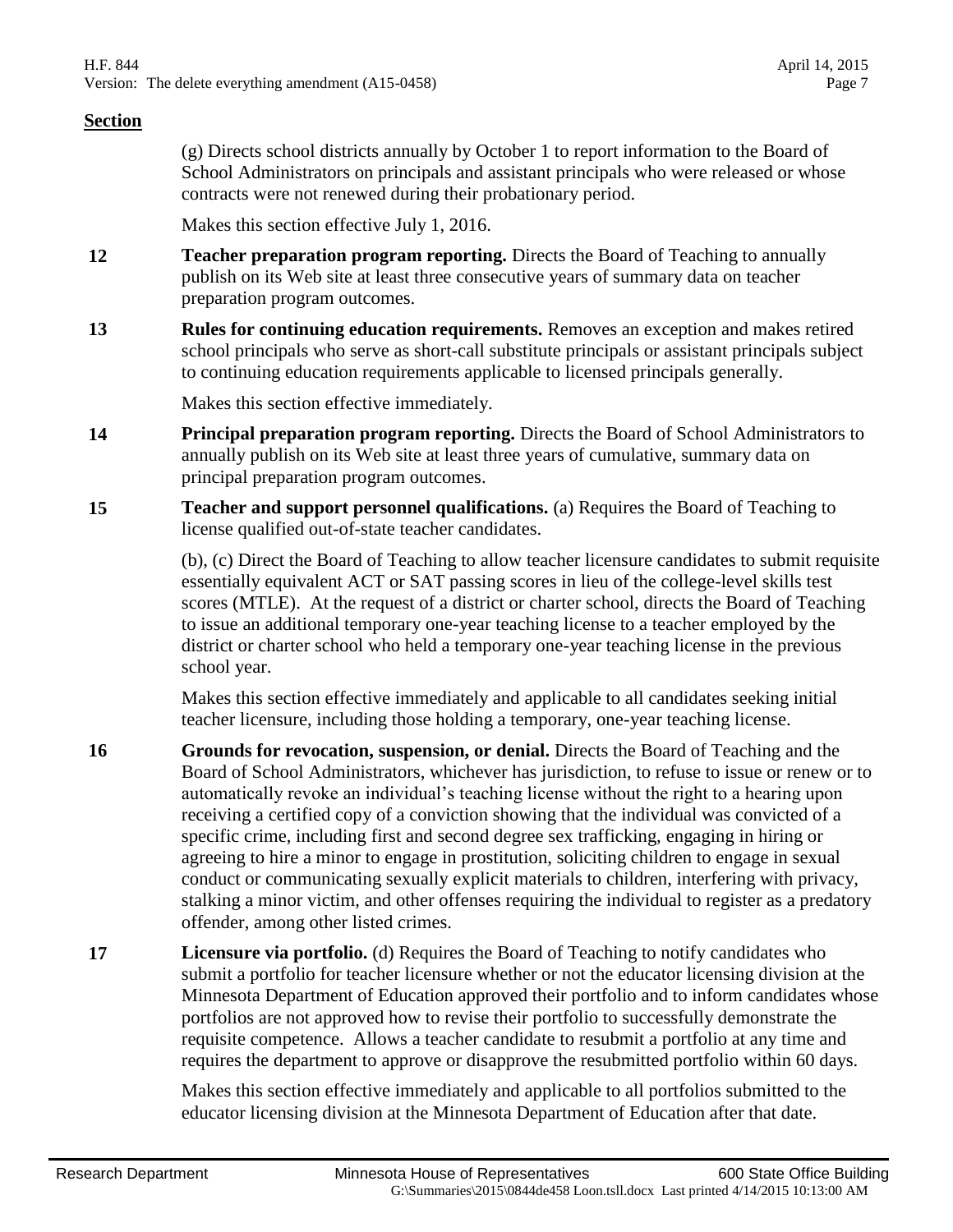**18 Applicants trained in other states.**

 **Subd. 1. Preparation equivalency.** Directs the board to establish criteria and streamlined procedures by January 1, 2016, to recognize the experience and credentials of an out-of-state applicant for a Minnesota teaching license and allow the applicant to demonstrate their qualifications for licensure based on performance measures the board adopts by January 1, 2016.

 **Subd. 2. Applicants licensed in other states.** (a) Directs the Board of Teaching to issue a Minnesota teaching license to an out-of-state applicant who meets certain specified criteria, including either: (1) field specific teaching methods, student teaching, or equivalent experience; or (2) at least two years of teaching experience as the teacher of record in a similar licensure field.

(b) Allows the Board of Teaching to issue a standard license based on an out-of-state applicant's teaching experiences and exams.

(c) Directs the Board of Teaching to issue a Minnesota teaching license to an out-ofstate applicant who either: (1) completed field-specific teaching methods, student teaching or equivalent experience; or (2) has at least two years of teaching experience as the teacher of record in a similar licensure field, among other criteria.

(d) Directs the Board of Teaching to issue up to three temporary one-year teaching licenses to an out-of-state applicant who holds an out-of-state teaching license to teach in a similar content field and similar grade levels, among other criteria.

(e) Directs the Board of Teaching to issue up to three temporary one-year teaching licenses to an out-of-state applicant who holds an out-of-state teaching license to teach in a similar content field and similar grade levels.

(h) Allows the Board of Teaching to issue a Minnesota teaching license to an out-ofstate applicant who obtains qualifying scores on board-approved content and pedagogy tests and the college-level skills exams or the ACT or SAT.

(i) Directs the Board of Teaching to require an out-of-state applicant to pass the reading, writing, and math college-level skills examination or demonstrate attainment of ACT or SAT essentially equivalent passing scores.

 **Subd. 3. Teacher licensure agreements with adjoining states.** (a) Directs the Board of Teaching to enter into interstate agreements for teacher licensure that allow fully certified teachers from adjoining states to transfer their certification to Minnesota and receive a Minnesota teaching license without need to complete exams or other preparation requirements. Directs the board to enter into these agreements only after determining that teacher licensure requirements in the adjoining state are comparable to Minnesota requirements. Allows the board to limit agreements to particular content areas or grade levels based on established priorities or identified shortages. Excludes from this paragraph those teachers holding provisional licenses.

(b) Strongly encourages the Board of Teaching to work with adjoining states to establish reciprocal interstate teacher licensure agreements.

Makes this section effective July 1, 2015.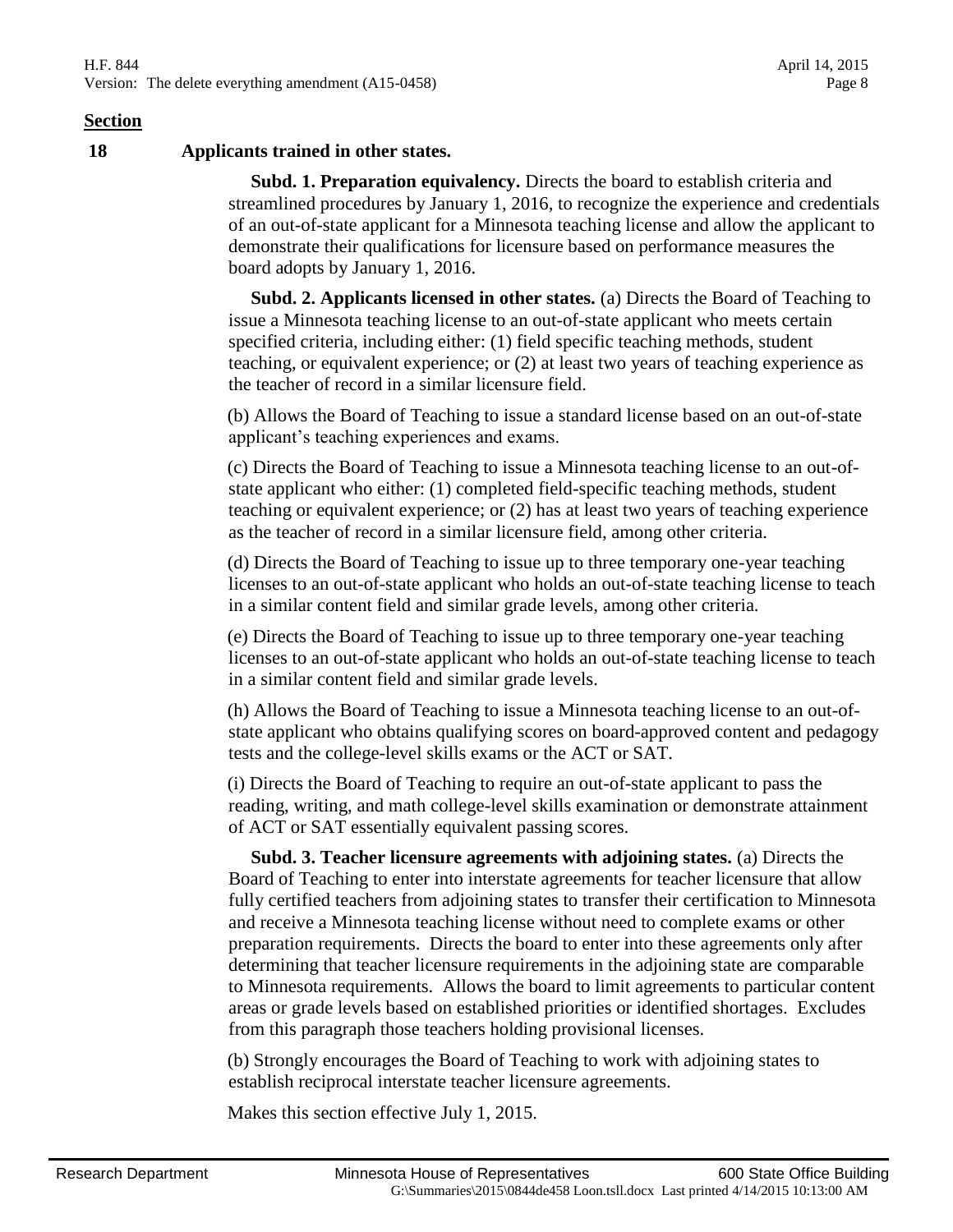**19 Requirements.** (a) Allows both a nonprofit corporation organized for an education-related purpose that partners with a college or university offering a board-approved teacher preparation program and a nonprofit corporation organized for an education-related purpose, after consulting with a college or university offering a board-approved teacher preparation program, to provide teacher preparation programs that allow candidates to acquire limited term licenses in preparation for acquiring a standard teaching license.

> (b) Requires a person with a limited term license, before becoming the teacher of record, to take the reading, writing, and math college-level skills tests or demonstrate attainment of essentially equivalent ACT or SAT passing scores.

(c) Clarifies that a limited term license is not a provisional license.

**20 Program approval; disapproval.** (b) Requires "nontraditional means" to include a portfolio of previous experiences, teaching experience, educator evaluations, certificates marking the completion of education training programs, and other essentially equivalent demonstrations.

> (c) Requires the Board of Teaching to use nontraditional criteria to determine the qualifications of program instructors.

(d) Allows the board to recognize instructors holding only a bachelor's degree.

**21 Standard license.** Directs the Board of Teaching to issue a Minnesota teaching license to a qualified candidate who attains qualifying scores on board-approved college-level skills, pedagogy, and content tests, and is recommended for licensure.

#### **22 Nonlicensed community experts; variance.**

 **Subd. 1. Authorization.** Allows school districts and charter schools, without need for Board of Teaching approval, to hire nonlicensed community experts after trying to obtain acceptable licensed teachers for the particular course or subject area. Requires a school district or charter school to notify a student's parent or guardian before placing the student in the classroom of a nonlicensed community expert.

 **Subd. 2. Reports; criteria.** Directs school districts and charter schools to report to the Board of Teaching when using a variance to hire local nonlicensed teaching personnel.

 **Subd. 3. Comment on variance.** Allows the Board of Teaching to comment on a district or charter school report on using a variance and requires the district or charter school to post the comment on its official Web site.

 **Subd. 4. Background Check.** Strikes the requirement for Board of Teaching approval.

Makes this section effective immediately and applicable to nonlicensed community experts hired after that date.

**23 Exemption for technical education instructors.** With the approval of the local employer school board, exempts a part-time vocational or career and technical education program teacher from teacher licensure requirements.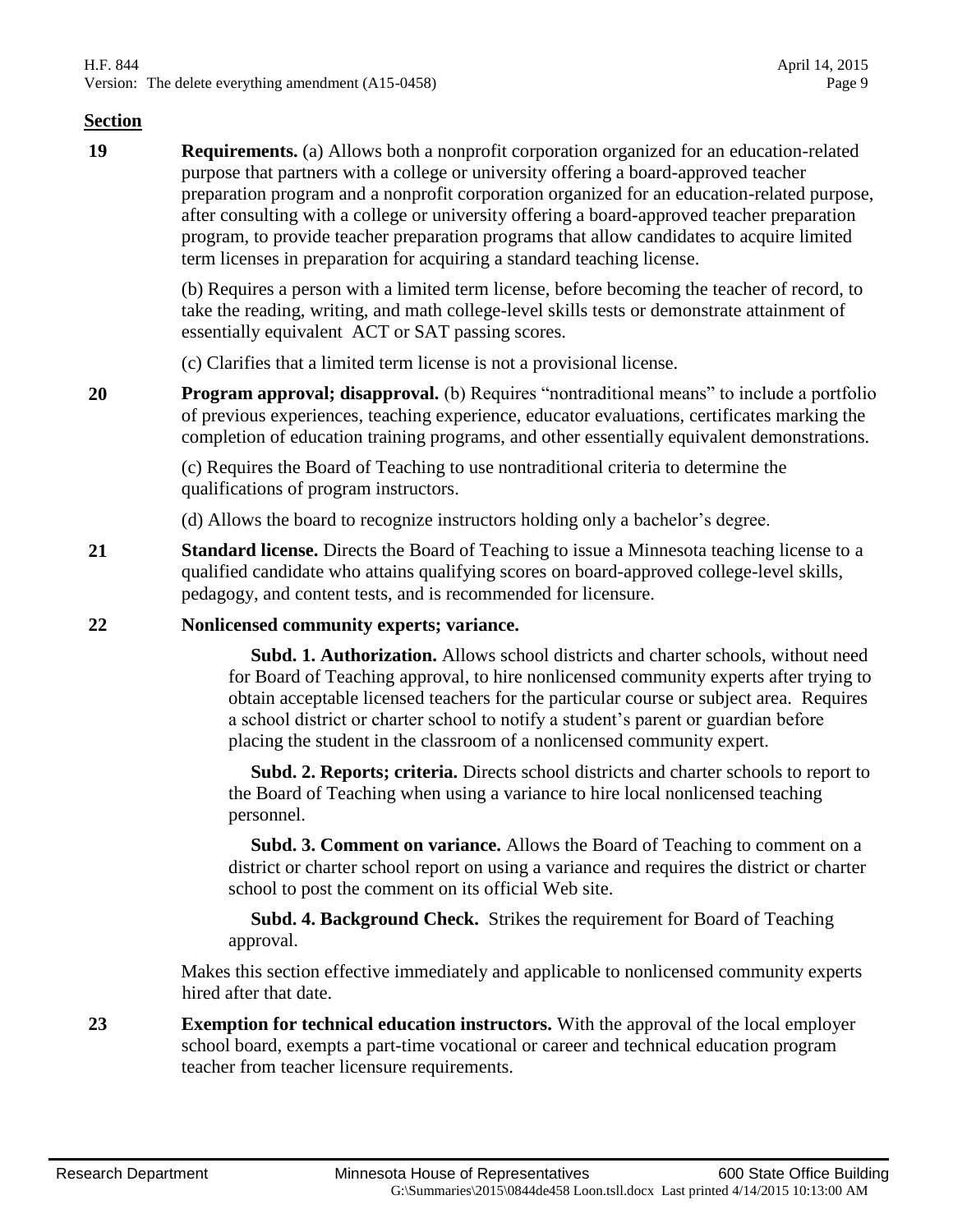Makes this section effective immediately and applicable to all technical education instructors hired after that date.

**24 Probationary period.** (a) Allows a local school board to negotiate an unrequested leave of absence plan for probationary teachers as an alternative to a probationary teacher's at-will employment status.

Makes this section effective immediately.

**25 Development, evaluation, and peer coaching for continuing contract teachers.** (d) Prohibits school administrators from placing students in kindergarten through grade 4 in consecutive school years in the classroom of a teacher with the lowest evaluation rating in the previous school year unless no other teacher at the school teaches that grade. Prohibits school administrators from placing students in grades 5 to 12 in consecutive school years in the classroom of a teacher with the lowest evaluation rating in the previous school year unless no other teacher at the school teaches that subject area and grade.

Makes this section effective for the 2017-2018 school year and later.

**26 Negotiated unrequested leave of absence.** (a) Requires the school board and the exclusive bargaining representative of the teachers to negotiate an unrequested leave of absence plan. Precludes teachers holding provisional teaching licenses from exercising seniority unless the teacher is a vocational education teacher and a vocational education license is required for the teaching position.

> (b) Beginning in the 2017-2018 school year, requires school boards to place teachers on unrequested leave of absence based on their licensure field, evaluation outcomes and effectiveness category or rating, and other locally determined criteria such as teacher seniority. Allows both probationary and continuing contract teachers to be included within an effectiveness category or rating. Does not require a school board to reassign a teacher with more seniority to accommodate the seniority claims of a similarly licensed and effective teacher with less seniority. Prohibits a school board from using a teacher's remuneration to make unrequested leave of absence decisions. Requires all teacher employment contracts to include the negotiated unrequested leave of absence plan. Directs the school board to publish its unrequested leave of absence plan in a readily accessible format.

> (c) Allows a teacher who is notified of being placed on unrequested leave of absence to submit to the school board within 14 days a request for a hearing before a neutral hearing officer to establish whether the district met certain teacher evaluation requirements: for probationary teachers, all required evaluations were provided; a three-year teacher professional review and evaluation cycle was established for the teacher; any summative evaluation of the teacher was performed by a qualified and trained evaluator; a peer review evaluation occurred in the those years without a summative evaluation; and, if the teacher did not meet professional teaching standards, an improvement process with goals and time lines was established. Requires the school board and the exclusive representative of the teachers to agree on a panel of people and a process to select the neutral hearing officer. Requires the hearing officer to issue a decision within 14 days of the hearing request. Allows the school board and the exclusive representative of the teachers to negotiate a different process to determine whether the teacher evaluation requirements were met.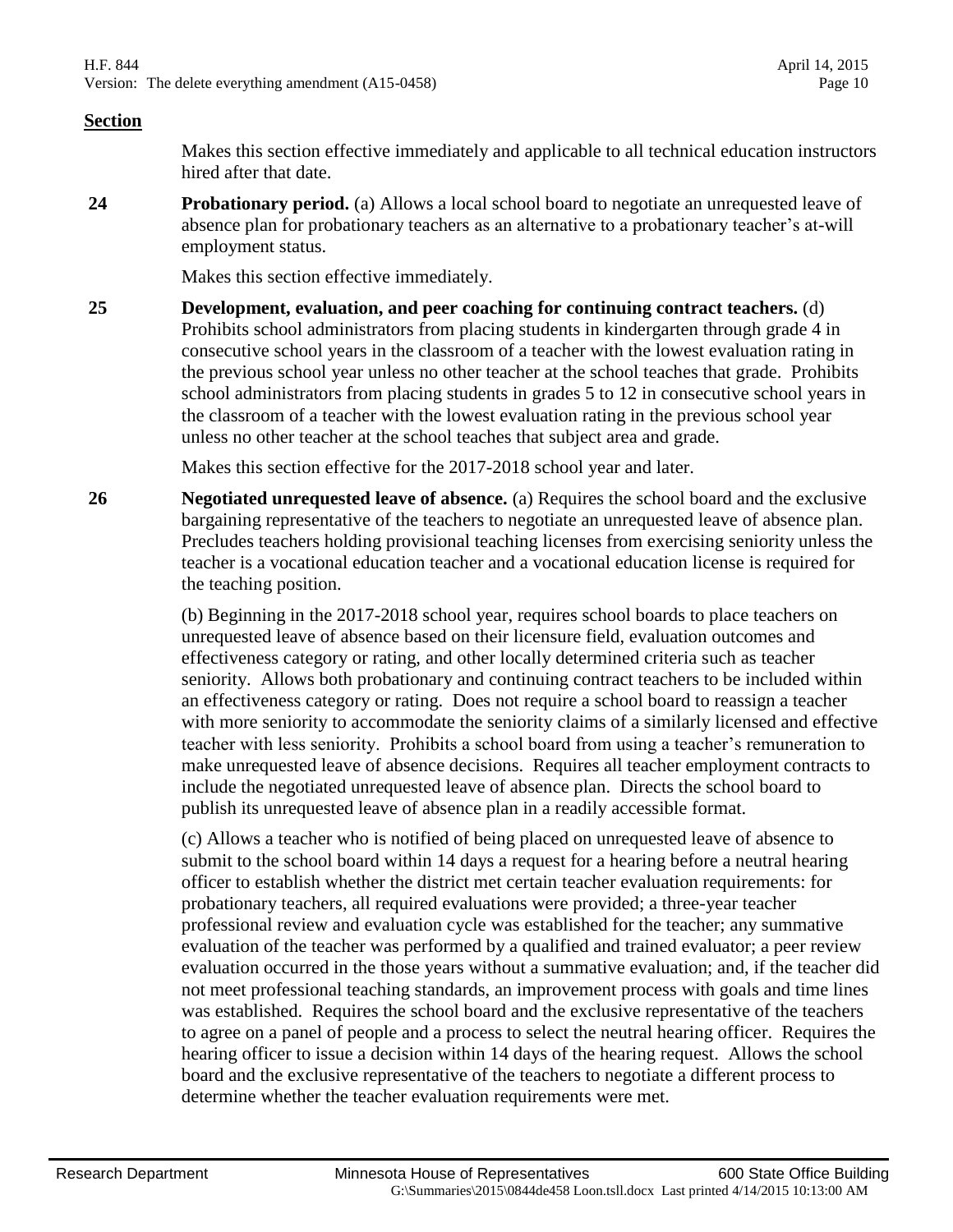(d) Prohibits using evaluation outcomes and effectiveness categories to place a teacher on unrequested leave of absence if the principal evaluating the teacher is on an improvement plan.

(e) Defines a provisional license as a teaching license issued by the Board of Teaching under a waiver or variance.

Makes this section effective immediately and applicable to negotiated unrequested leave of absence plans agreed to on or after that date.

**27 Unrequested leave of absence.** (a) Allows a school board to place teachers on unrequested leave of absence, without compensation, due to the discontinuation of a position, lack of pupils, financial limitations, or a merger of classes caused by district consolidation or reorganization.

> (b) Makes the provisions of this subdivision on unrequested leaves of absence applicable through the 2016-2017 school year only.

(e) Creates an exception from certain restrictions on exercising seniority for teachers holding vocational education licenses that are required for a teaching position.

(g) For purposes of unrequested leaves of absence and recall, does not require a school board to reassign a teacher in order to accommodate the seniority claims of a less senior, similarly licensed and effective teacher.

(l) Makes the five-year right to reinstatement applicable to teachers placed on unrequested leave of absence who are categorized as effective or better under the district's teacher development and evaluation agreement. Requires teachers on unrequested leave of absence to annually submit to the school board by April 1 a request for reinstatement in the next school year.

(m) Terminates after one school year the right to reinstatement of those teachers placed on unrequested leave of absence who are categorized as ineffective or less. Also terminates the right to reinstatement of those teachers placed on unrequested leave of absence who fail to submit to the school board by April 1 a request for reinstatement in the next school year.

Makes this section effective immediately.

**28 Immediate discharge.** Requires a school board to immediately discharge a continuing contract teacher whose license has been revoked due to conviction for child abuse, including child sexual abuse.

Makes this section effective immediately.

**29 Probationary period; discharge or demotion.** (a) Allows a local school board to negotiate a plan for discontinuing or terminating probationary teachers as an alternative to a probationary teacher's at-will employment status.

Makes this section effective immediately.

**30 Development, evaluation, and peer coaching for continuing contract teachers.** (d) Prohibits school administrators from placing students in kindergarten through grade 4 in consecutive school years in the classroom of a teacher with the lowest evaluation rating in the previous school year unless no other teacher at the school teaches that grade. Prohibits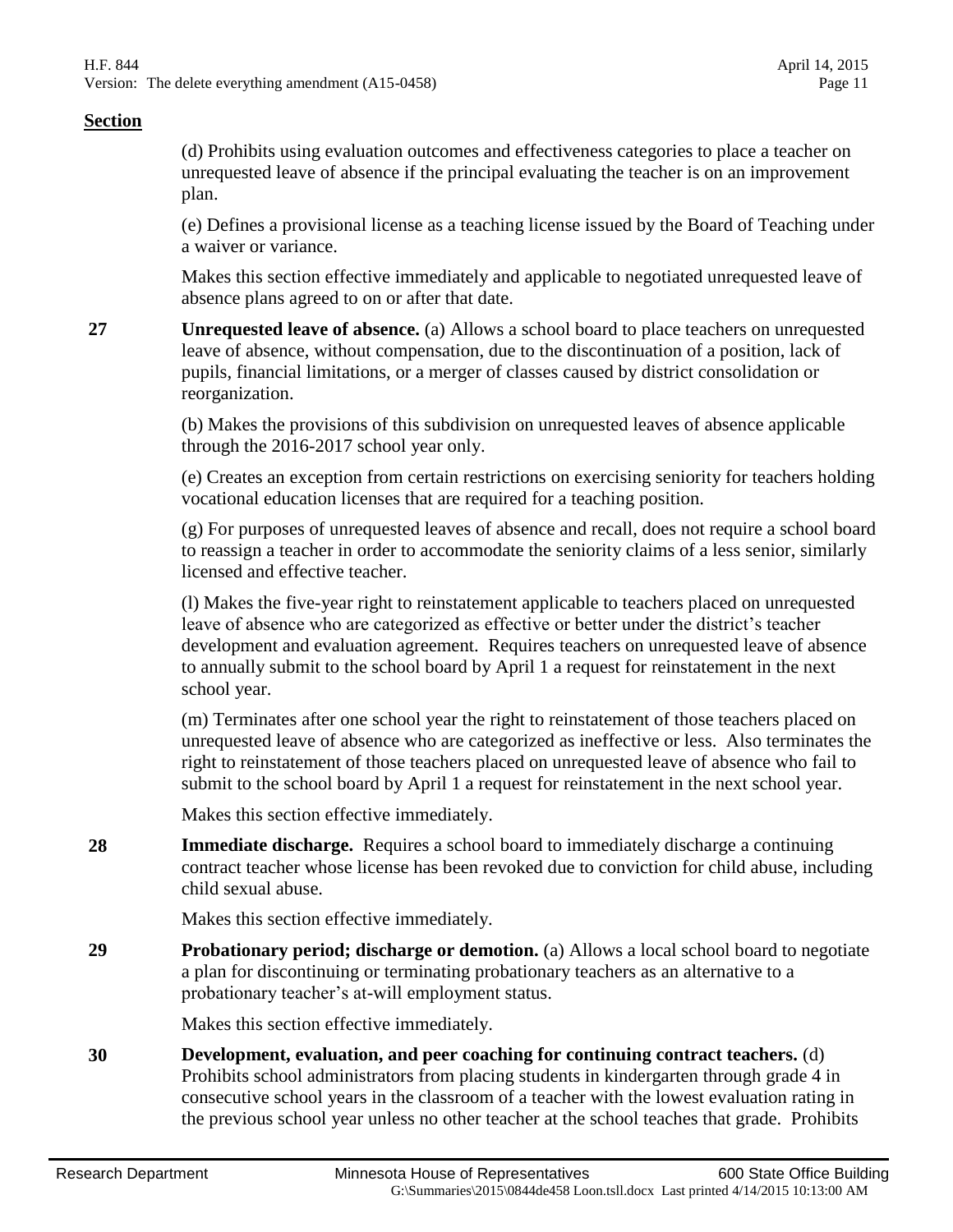school administrators from placing students in grades 5 to 12 in consecutive school years in the classroom of a teacher with the lowest evaluation rating in the previous school year unless no other teacher at the school teaches that subject area and grade.

Makes this section effective for the 2017-2018 school year and later.

**31 Grounds for discharge or demotion.** Directs a school board in a first class city school district to immediately discharge a teacher whose license has been revoked due to a conviction for child abuse, including child sexual abuse.

Makes this section effective immediately.

**32 Services terminated by discontinuance or lack of pupils; preference given.** (a) For purposes of discontinuing teaching positions in first class city school districts through the 2017-2018 school year, requires the school board first to consider other positions in the district for which the teacher is qualified and to discontinue teachers in the inverse order of their employment.

> (b) For the 2017-2018 school year and later, requires the school board of a first class city school district and the exclusive representative of the teachers to negotiate a plan to discontinue and terminate teachers based on their licensure field, evaluation outcomes and effectiveness category or rating, and other locally determined criteria such as teacher seniority. Allows both probationary and continuing contract teachers to be included within an effectiveness category or rating. Does not require a school board to reassign a teacher with more seniority to accommodate the seniority claims of a similarly licensed and effective teacher with less seniority. Prohibits a school board from using a teacher's remuneration to make unrequested leave of absence decisions. Requires all teacher employment contracts to include the negotiated plan for discontinuing or terminating teachers. Directs the school board to publish its plan for discontinuing or terminating teachers in a readily accessible format.

> (c) Allows a teacher who is notified of being discontinued or terminated to submit to the school board within 14 days a request for a hearing before a neutral hearing officer to establish whether the district met certain teacher evaluation requirements: for probationary teachers, all required evaluations were provided; a three-year teacher professional review and evaluation cycle was established for the teacher; any summative evaluation of the teacher was performed by a qualified and trained evaluator; a peer review evaluation occurred in the those years without a summative evaluation; and, if the teacher did not meet professional teaching standards, an improvement process with goals and time lines was established. Requires the school board and the exclusive representative of the teachers to agree on a panel of people and a process to select the neutral hearing officer. Requires the hearing officer to issue a decision within 14 days of the hearing request. Allows the school board and the exclusive representative of the teachers to negotiate a different process to determine whether the teacher evaluation requirements were met.

(d), (e) Through the 2016-2017 school year, allow teachers holding a provisional vocational education license required for an available position to exercise their seniority. Prevent other teachers who hold provisional licenses in other fields from exercising their seniority unless the implicated teachers both hold provisional licenses in the same field.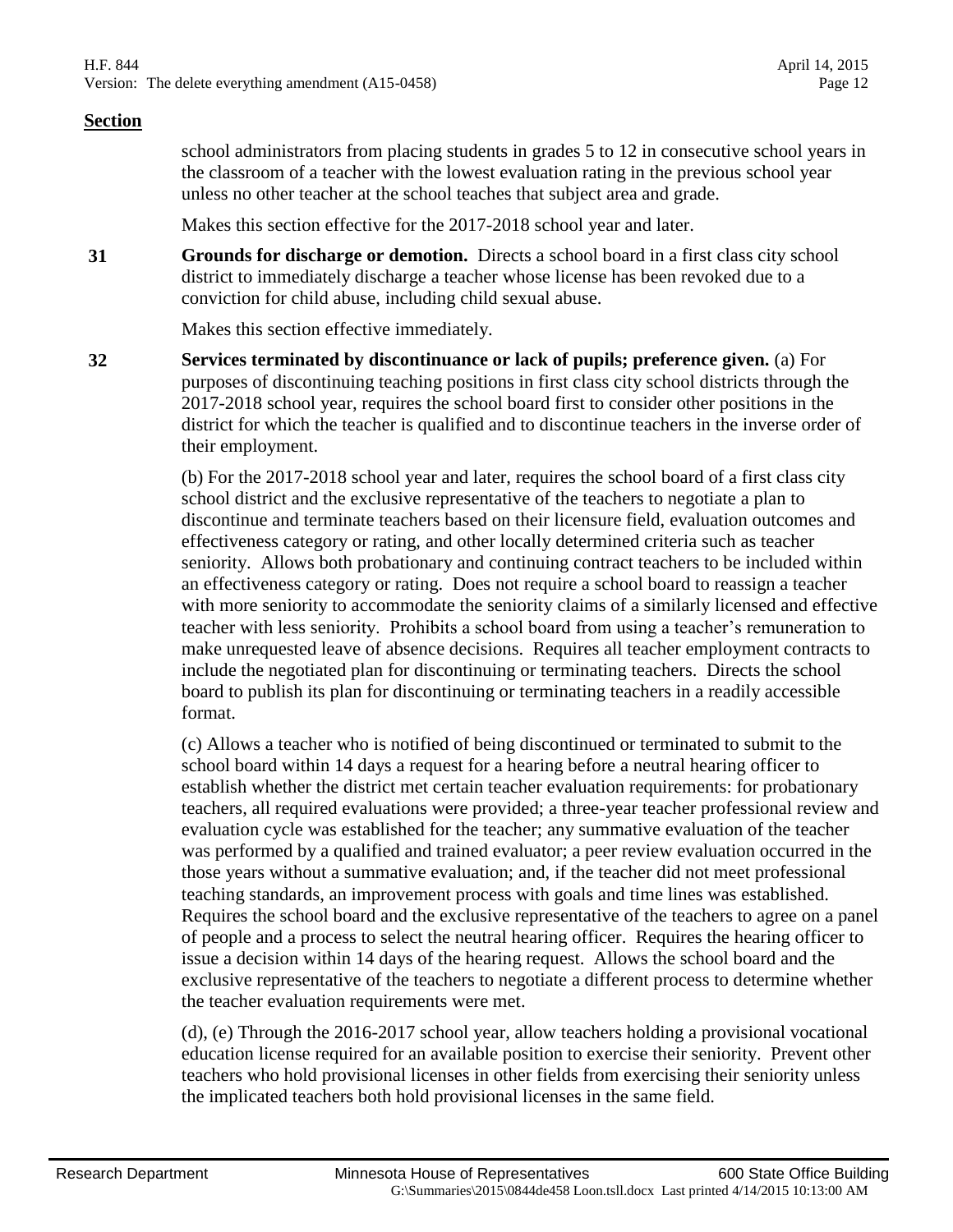(f) Prohibits using evaluation outcomes and effectiveness categories to place a teacher on unrequested leave of absence if the principal evaluating the teacher is on an improvement plan.

Makes this section effective immediately and applicable to negotiated plans for discontinuing or terminating teachers after that date.

#### **33 Alternative teacher professional pay system.**

 **Subd. 2. Alternative professional pay system.** (c) Allows the alternative teacher professional pay system to: (1) include a hiring bonus or other added compensation for effective or highly effective teachers who work in a hard-to-fill position or in a hardto-staff school, (2) include incentives for teachers to obtain a master's degree in their content field of licensure or pursue additional licensure in a locally-identified teacher shortage area, or help fund a "grow your own" teacher initiative, and (3) provide for teacher-powered site-governed schools.

#### **34 Staff development program.**

 **Subd. 1. Staff development committee.** Requires school boards to use staff development revenue for teacher and principal development and evaluation plans, inservice education programs, and other staff development needs.

 **Subd. 1a. Effective staff development activities.** Allows school boards to use staff development revenue to pay a teacher mentor stipend.

 **Subd. 2. Contents of plan.** Requires staff development plans to make staff development outcomes part of districts' teacher development and evaluation agreement and to include procedures to evaluate progress toward meeting staff development outcomes at each school site.

 **Subd. 3. Staff development outcomes.** Directs the advisory staff development committee to adopt a staff development plan that is consistent with the district's teacher development and evaluation agreement for developing and evaluating teachers and improving student outcomes and with the principal evaluation process for strengthening principals' capacity related to instruction, supervision, evaluation, and teacher development.

Makes this section effective for the 2016-2017 school year and later.

**35 Staff development revenue.** Requires school districts to reserve at least two percent of basic revenue for teacher and principal professional development and evaluation and for in-service education programs. Allows staff development revenue to be used for other specified purposes, including teacher mentoring, to the extent extra funds are available.

Makes this section effective for the 2016-2017 school year and later.

**36 Practice or student teachers.** Requires student teachers to be placed with a cooperating licensed teacher who has at least three years of teaching experience and is not in the improvement process.

Makes this section effective for the 2015-2016 school year and later.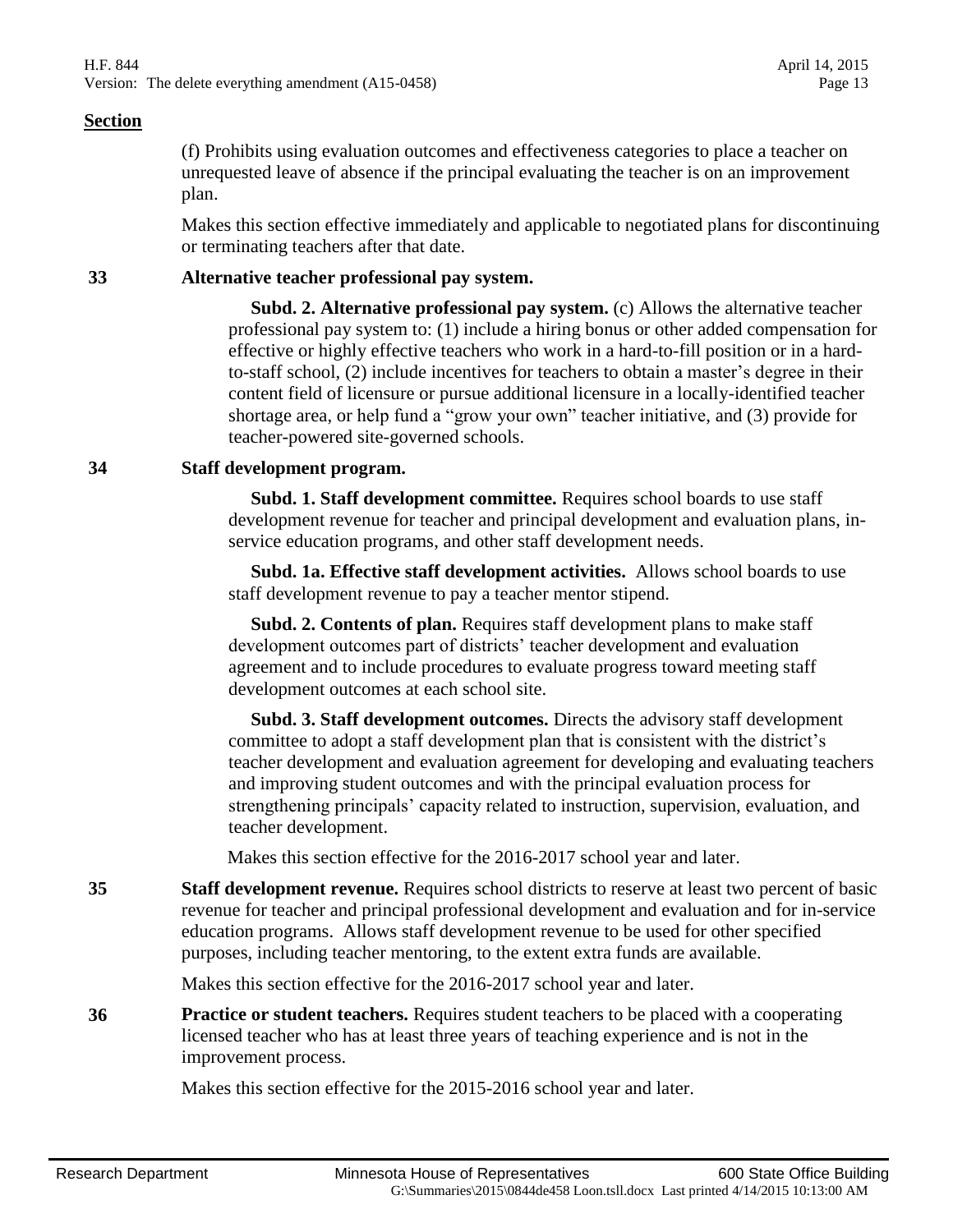#### **37 Teacher mentorship.**

 **Subd. 1. Teacher mentoring programs.** (a) Allows school districts to develop and implement mentoring programs for teachers new to the profession or district and to provide mentoring programs to other teachers.

(b) Requires teacher mentoring programs to support districts' teacher development and evaluation and peer review processes. Allows school districts to use staff development revenue or other funding source to pay a stipend to a mentor who may be a district employee or third party contractor.

**38 Teacher assignment.** (a) For purposes of district consolidation, assigns the most effective teacher with the greatest seniority to the district receiving the most students and alternately assigns the remaining teachers from most to least effective and with most to least seniority within each effectiveness category or rating.

> (c) Makes the provisions of this section applicable to the extent they conform to other provisions governing teacher development and evaluation and unrequested leaves of absence.

Makes this section effective immediately.

- **39 District-created site-governed teacher-powered schools.** Amends existing law on sitegoverned schools to specifically refer to the schools as being teacher-powered.
- **40 Authorization; notification.** Allows 9th and 10th grade students enrolled in a school district or an American Indian-controlled tribal contract or grant school to enroll in a concurrent enrollment course subject to the agreement of the district and the postsecondary institution providing the course or in a world languages course that is available to  $11<sup>th</sup>$  and  $12<sup>th</sup>$  grade students and consistent with world languages standards and proficiency seals and certificates.
- **41 Authorization; career and technical education.** Allows a student in grade 10 who did not take the MCA reading test in grade 8 to substitute another reading assessment accepted by the MnSCU institution enrolling the student in a career and technical education course under the postsecondary enrollment options program.
- **42 Limit on participation.** Removes the limits on postsecondary enrollment options program participation for students the school district determines are not on track to graduate.
- **43 Enrollment priority.** (a) Strikes language restricting a postsecondary institution, for the 2014-2015 through 2019-2020 school years, to advertising the educational, programmatic, and financial benefits of its PSEO courses to secondary students residing in a school district with 700 students or more in grades 10, 11, and 12.

(b) Prohibits postsecondary institutions from enrolling secondary pupils under the postsecondary enrollment options program in courses that are not college level except when a student who is enrolled in the graduation incentives program enrolls full-time in a middle or early college program having a well-defined pathway that allows the student to earn a postsecondary degree or credential.

**44 Credits.** Requires all MnSCU institutions to give full credit to a student enrolling in any MnSCU institution who, as a high school PSEO student, completed a PSEO course or program for postsecondary credit that is part or all of a goal area or transfer curriculum at a MnSCU institution. Requires that once one MnSCU institution certifies a secondary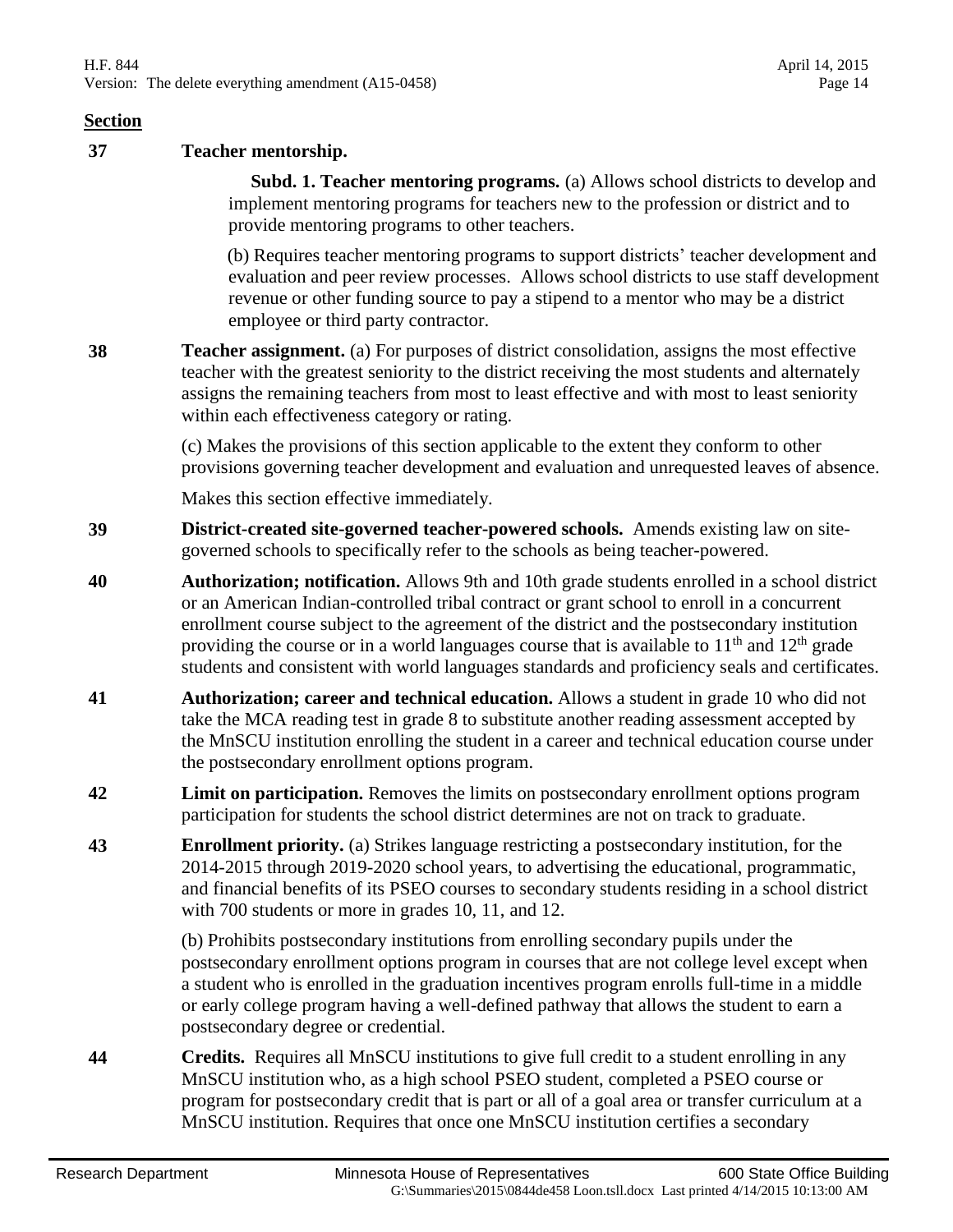student's postsecondary course or program as complete, whether part or all of a goal area or transfer curriculum, all MnSCU institutions must consider the student's course or program for that goal area or transfer curriculum as complete.

Makes this section effective for the 2015-2016 school year.

- **45 Accreditation.** Directs postsecondary institutions providing concurrent enrollment courses to implement national program standards of the National Alliance of Concurrent Enrollment Partnership and evidence for accreditation by the 2020-2021 school year.
- **46 Tribal Nations Education Committee.** Defines "Tribal Nations Education Committee" to mean the committee established through tribal directive that the commissioner consults with on all matters related to educating American Indian students.
- **47 Participating school; American Indian school.** Defines "participating school" and "American Indian school" to mean a school eligible to receive a federal grant for educating American Indian children.
- **48 Program described.** Strikes language requiring a specific focus on improved reading and math skills. Requires program services to help increase the completion and graduation rates of American Indian students, to emphasize academic achievement, retention, and attendance, to develop support services, and to include research projects with innovative teaching approaches, to provide career counseling among other program services. Allows school districts to establish cooperative liaisons with tribal programs and social service agencies when providing these programs and services.
- **49 Enrollment of other children; shared time enrollment.** Allows American Indian children and other children enrolled in a nonpublic school system to be enrolled on a shared time basis in all academic, targeted services, and American Indian education programs.
- **50 Nonverbal courses and extracurricular activities.** Directs American Indian children to fully participate on an equal basis with their peers in predominantly nonverbal school classes such as art, music, and physical education.
- **51 American Indian language and culture education licenses.** Directs the Board of Teaching, in consultation with the Tribal Nations Education Committee, to grant teaching licenses in American Indian language and culture education. Allows the board to consider tribal resolutions as evidence of a person's qualifications for this licensure.
- **52 Resolution or letter.** Strikes language referring to the designee of an American Indian tribal government and obsolete language.
- **53 Affirmative efforts in hiring.** Requires school districts and participating schools to involve parent advisory committees in recruiting, screening, and selecting applicants who share the American Indian culture with enrolled children.
- **54 Community coordinators, Indian home/school liaisons, paraprofessionals.** Allows school districts and participating schools providing American Indian programs to employ paraprofessionals but not to supplant American Indian language and culture education teachers. Requires school districts and participating schools providing American Indian programs to employ one or more full- or part-time community coordinators or Indian home/school liaisons if 100 or more students are enrolled in the district.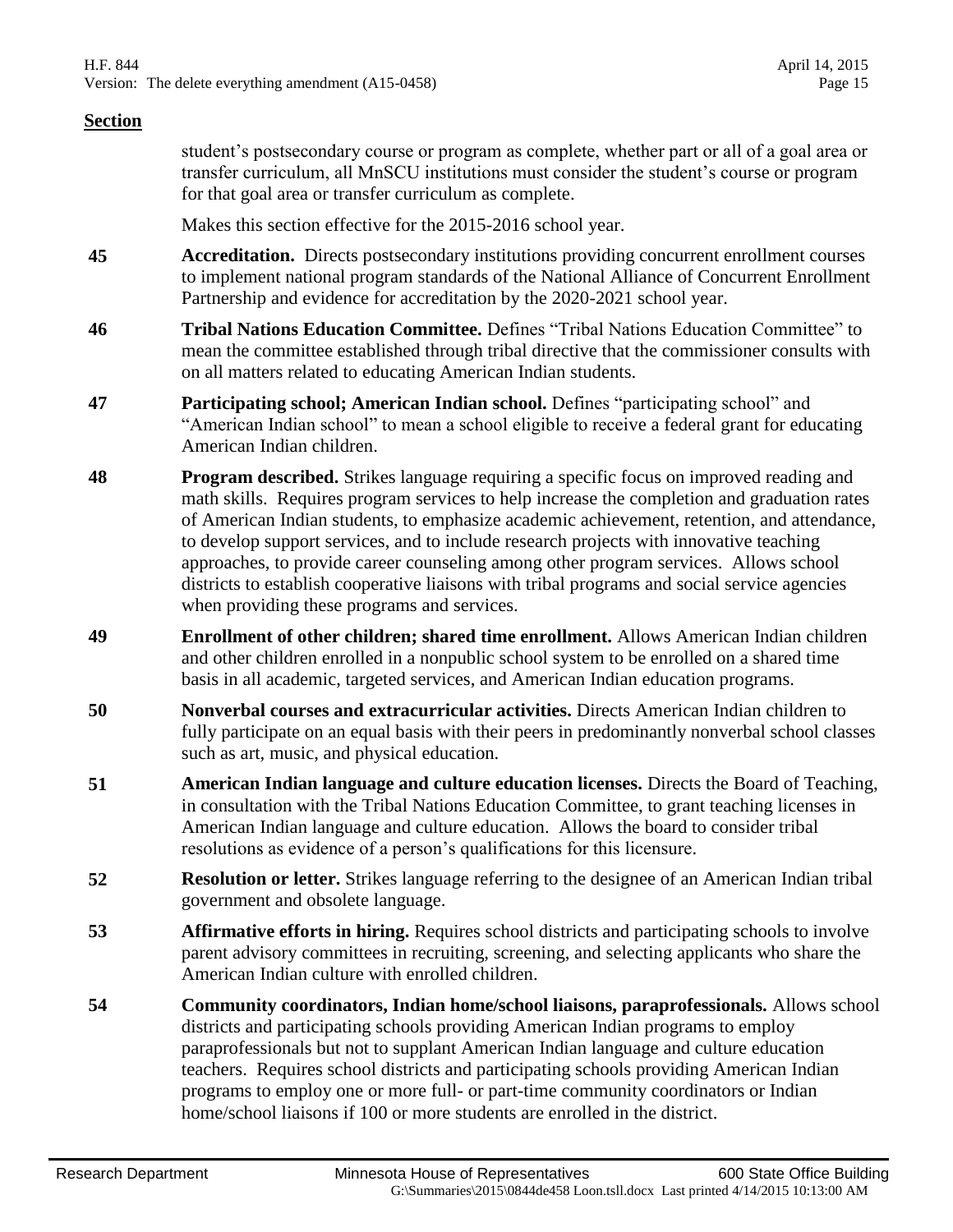**55 Parent and community participation.**

 **Subd. 1. Parent committee.** Requires a school board in a school district with 10 or more enrolled American Indian students and each American Indian school to establish an American Indian parent advisory committee to help develop curriculum recommendations required by the World's Best Work Force. Strikes language requiring the committee to address the need for adult education programs. Makes conforming changes.

 **Subd. 2. Resolution of concurrence.** Requires the school board or school to submit to the department, before March 1 instead of December 1, the resolution adopted by the American Indian parent advisory committee regarding the committee's concurrence or nonconcurrence with educational programs provided to American Indian students, including reasons for nonconcurrence and recommendations, where applicable. Requires a school board to respond within 60 days of nonconcurrence to each recommendation and to state the reason for not implementing the recommendation.

 **Subd. 3. Membership.** Includes American Indian paraprofessionals among the members of the American Indian parent advisory committee.

 **Subd. 4. Alternate committee.** Allows an organizational membership of a board of directors of an American Indian school that includes the parents of children attending the school to also serve as the American Indian parent advisory committee.

- **56 American Indian community involvement.** Requires the commissioner to fully involve the Tribal Nations Education Committee and American Indian paraprofessionals, among others, in formulating policies and procedures affecting American Indian education.
- **57 Technical assistance.** Directs the commissioner to provide technical assistance to train teachers and paraprofessionals about culturally responsive teaching methods and culturally based curriculum, among other aspects of American Indian education programs.
- **58 Duties; powers.** Requires the Indian education director to serve as a liaison for the department with the tribal communities in Minnesota. Strikes references to the Urban Advisory Council and postsecondary preparation grants.
- **59 Achievement and integration for Minnesota.**

 **Subd. 1. Program to close academic achievement and opportunity gap; revenue uses.** (a) Establishes the "achievement and Integration for Minnesota" program to improve academic achievement and promote racial and economic integration and to create equitable educational opportunities and outcomes, among other purposes.

(b) Defines "hard to staff" classroom or school to mean a classroom or school identified by a school board as having difficulty attracting or retaining teachers.

(c) Requires eligible districts to use their achievement gap elimination aid to improve all students' academic achievement and eliminate disparities among categories of students through: school choice programs, innovative academic instruction, and best teaching practices; increased student access to academically rigorous programs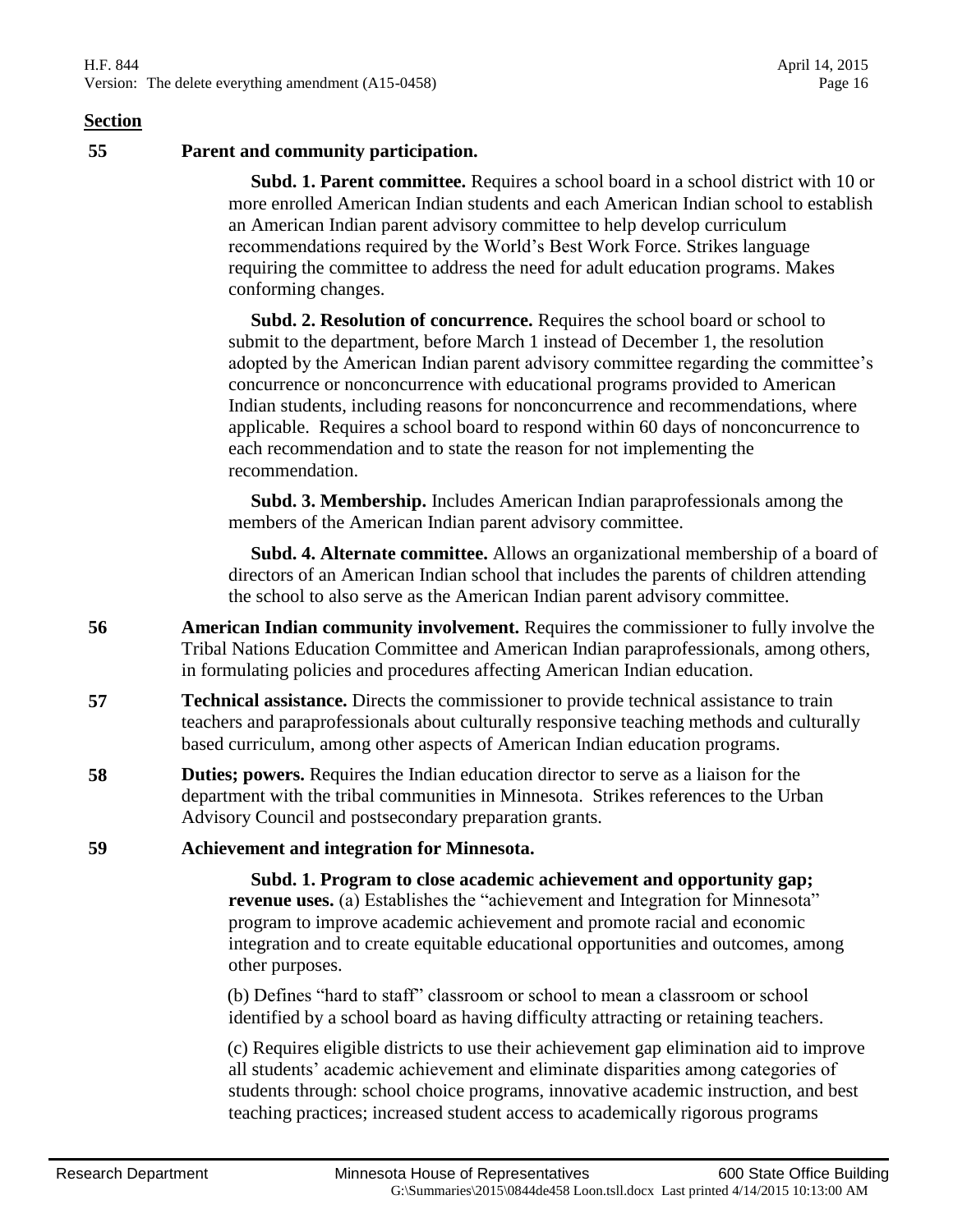focused on career and college readiness; family engagement; a diverse corps of administrators and teachers; extended day and extended week programs; summer school; before and after school programs; pre-kindergarten and other early learning programs; incentives for teachers to teach in hard-to-staff classrooms and schools; and other proven programs.

(d) Allows eligible districts to use the integration levy to promote racial and economic integration through: integrated learning environments; policies, curricula, and trained educators and other professionals to support and enhance integrated learning environments through magnet schools, before and after school programs, and summer programs, among other initiatives.

(e) Allows eligible districts to use integration aid and levy to recruit and retain a diverse corps of administrators and teachers and incentives for teachers to teach in hard-to-staff classrooms and schools.

Allows cash incentives to be paid directly to teachers teaching in hard-to-staff classrooms and schools.

 **Subd. 2. Plan components.** (a) Directs school boards to develop and implement a comprehensive plan with specific district and school goals for eliminating disparities in students' academic achievement and promoting their academic success. Allows the plan to include students enrolled in alternative learning centers and contract alternative programs. Allows school boards to also develop and implement an integration plan to increase racial and economic integration.

(b) Directs eligible school districts to implement cost-effective interventions that include formative assessment practices to eliminate disparities in student academic achievement between the highest and lowest performing racial and ethnic categories of students as measures by students' proficiency on state reading and math assessments.

(c) Allows eligible school districts to collaborate in creating efficiencies and eliminating duplicative programs and services.

 **Subd. 3. Public engagement; biennial report; budget process.** (a) In order to receive achievement gap elimination aid, requires school boards of eligible school districts to hold a meeting to public report progress on realizing their stated achievement goals. Requires boards to also discuss their integration plans.

(b) Directs eligible school districts to submit a budget to the commissioner by March 15 in the year before implementing their achievement gap elimination plan. Where applicable, directs districts to also submit their integration plan to the commissioner.

(c) Bases longitudinal data used to measure district progress on student growth and progress in reading and math, student performance data and achievement reports generated from fully adaptive reading and math assessments in grades 3 through 8, and high school reading and math tests beginning in the 2015-2016 school year, among other educational accountability data.

**Subd. 4. Timeline and implementation.** Makes technical and conforming changes.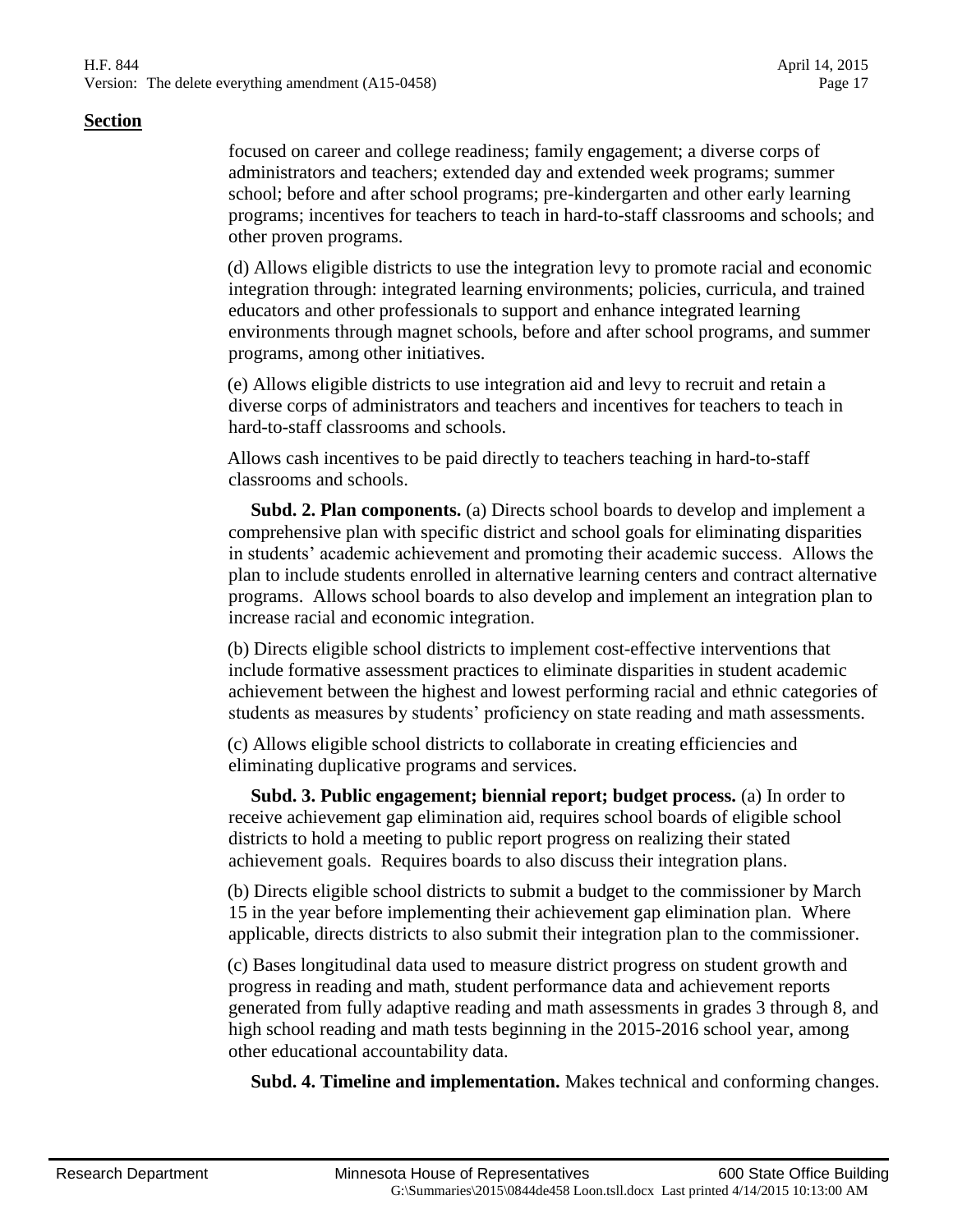**Subd. 5. Evaluation.** Directs the education commissioner to evaluate plans' efficacy in eliminating disparities in student academic achievement and, where applicable, in realizing economic and racial integration. Directs the commissioner to report to the legislature every fourth year beginning February 1, 2017.

Makes this section effective for revenue for fiscal year 2016 and later.

#### **60 Achievement gap elimination revenue and integration revenue.**

 **Subd. 1. Initial achievement gap elimination revenue.** Strikes language annually transferring 100.2 percent of a district's initial achievement and integration revenue to the education department for oversight and accountability activities.

 **Subd. 4. Achievement gap elimination aid.** Makes a district's achievement gap elimination aid equal to the lesser of 70 percent of its achievement and integration revenue or the district's actual expenditures under its commissioner-approved budget.

 **Subd. 5. Integration levy.** Makes a district's integration levy equal to the sum of: (1) 30 percent of its achievement and integration revenue and (2) the greater of zero or the difference between the district's initial achievement and integration levy and an amount equal to \$350 times the district's adjusted pupil units for that year.

 **Subd. 6. Revenue uses.** (a) Requires at least 90 percent of a district's achievement gap elimination aid to be used for academic programs consistent with the district plan, and other programs providing direct instructional services to students, among other things.

(b) Allows up to five percent of the aid to be used for professional and staff development and placement services.

(c) Allows up to five percent of the aid to be spent on administrative services.

 **Subd. 7. Revenue reserved.** Requires achievement gap elimination aid to be reserved and used only for programs specified under subdivision 6. Requires the integration levy under subdivision 5 to be reserved and used only for a district's adopted integration plan.

 **Subd. 8. Commissioner authority to withhold revenue.** Makes conforming changes.

 **Subd. 9. Department funding.** For fiscal year 2016 and later, transfers an amount equal to 0.2 percent of the total expenditures under this section in fiscal year 2015 to the education department for oversight and accountability services.

Makes this section effective for revenue for fiscal year 2016 and later.

**61 Minnesota transfer curriculum.** Requires all MnSCU institutions to give full credit to a PSEO student who completes for postsecondary credit a postsecondary course or program that is part or all of a goal area or transfer curriculum at a MnSCU institution and who then enrolls in a MnSCU institution after leaving secondary school. Requires that once one MnSCU institution certifies a secondary student's postsecondary course or program as complete, whether part or all of a goal area or transfer curriculum, all MnSCU institutions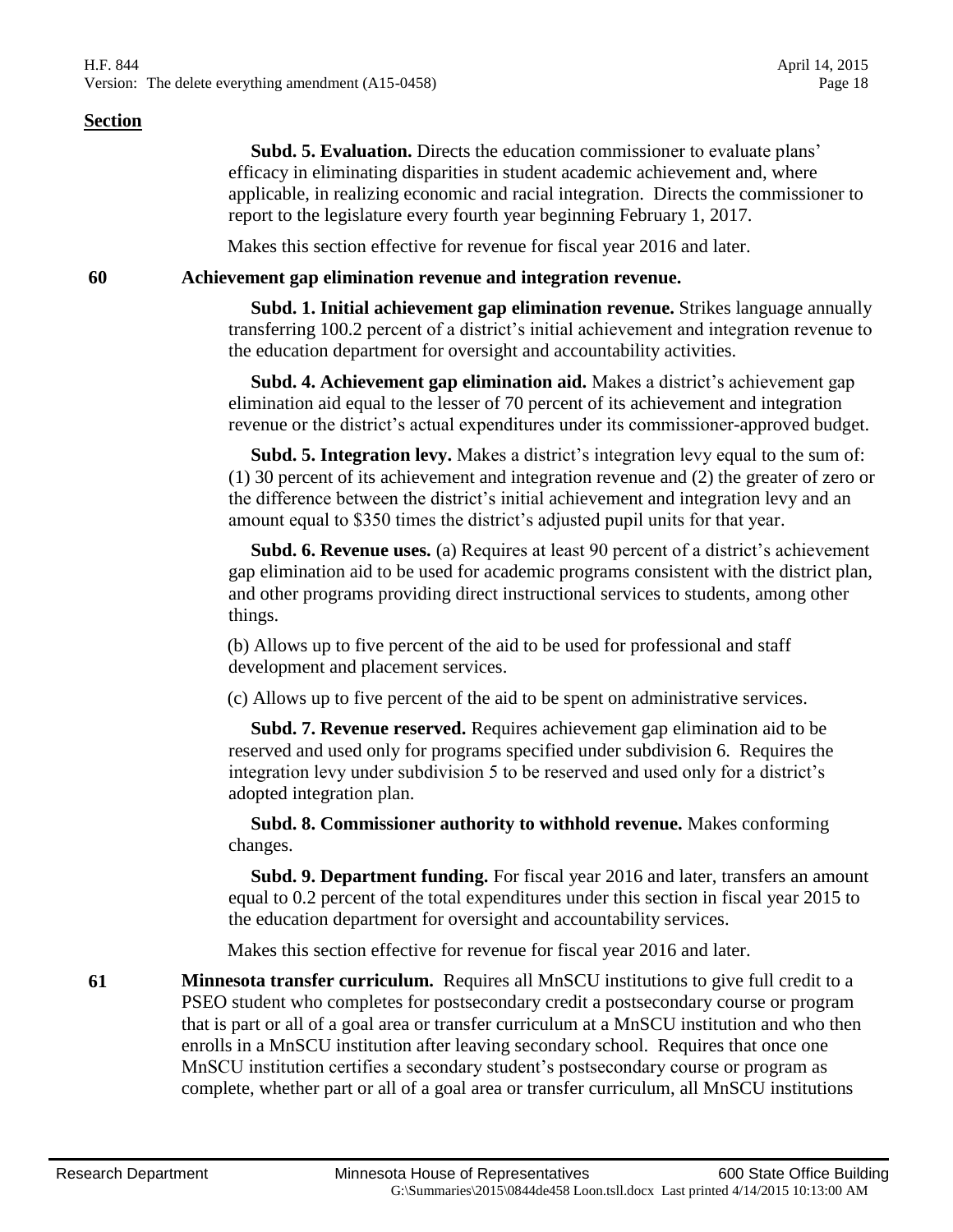must consider the student's course or program for that goal area or transfer curriculum as complete.

Makes this section effective August 1, 2015.

**62 Unrequested leave of absence for teachers.** For purposes of PELRA, beginning in the 2017-2018 school year and later, prohibits a school board and the exclusive representative of the teachers from executing an employment contract unless it contains an unrequested leave of absence plan or a plan for discontinuing or terminating teachers.

Makes this section effective immediately.

**63 Teacher development and evaluation revenue.** Makes the sites of a charter school not receiving Q-Comp funding eligible for fiscal year 2015 teacher development and evaluation revenue.

Makes this section effective for fiscal year 2015.

**64 Teacher licensure agreements with adjoining states.** Directs the Board of Teaching to report to the legislature by February 15, 2016, on the number of agreements, the participating states, and the content of the agreements entered into between August 1 and December 31, 2015, to grant full licensure to qualified out-of-state teaching candidates.

Makes this section effective immediately.

**65 Transfer curriculum report.** Directs the MnSCU chancellor to prepare and submit to the K-12 and higher education committees of the legislature by February 1, 2016, a report on implementing the transfer curriculum policy for PSEO students and how to standardize Advanced Placement, International Baccalaureate, and CLEP course equivalencies across all state colleges and universities.

Makes this section effective immediately.

- **66 Appropriations.** Makes general fund appropriations to the education department in the designated fiscal years. See the House Fiscal Analysis worksheet for details: <http://www.house.leg.state.mn.us/fiscal/files/k1215app.pdf>
- **67 Repealer.** Repeals the statutory unrequested leave of absence plan for teachers generally.

Makes this section effective for the 2017-2018 school year and later.

#### **Article 3: Standards and Assessments**

**1 Graduation requirements.** Requires high school students enrolled in grade 8 in the 2014- 2015 school year and later to demonstrate their understanding of required academic standards on state-developed reading, writing and math tests instead of a nationally normed college entrance exam as a condition of graduating from high school.

Makes this section apply to students entering grade 9 in the 2015-2016 school year.

**2 Revisions and reviews required.** Postpones until the 2020-2021 school year the education commissioner's statutorily prescribed review and revision of the state's math standards.

Makes this section immediately effective.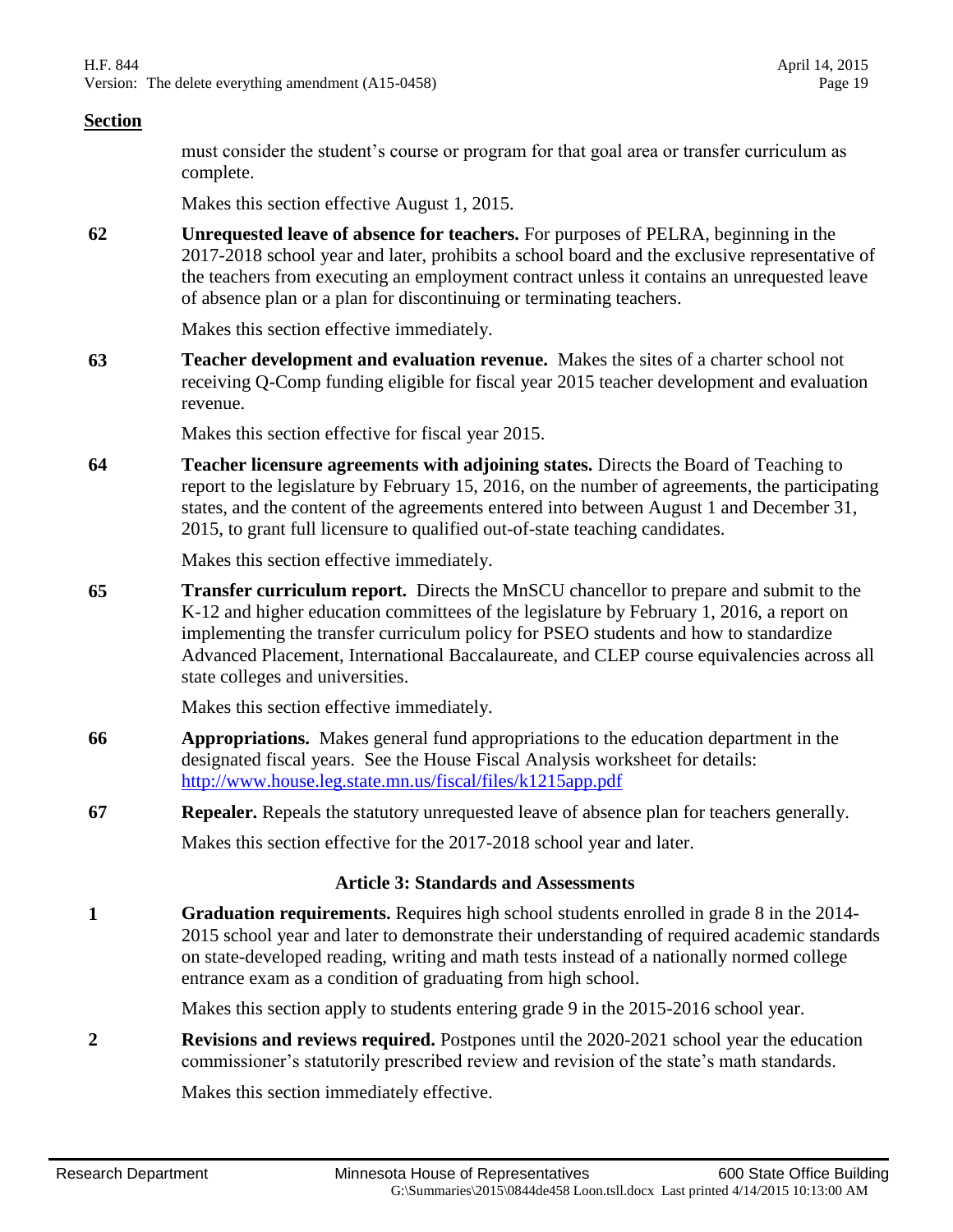- **3 Elective standards.** Directs school districts to use the world language standards developed by the American Council on the Teaching of Foreign Languages when offering world language electives.
- **4 Credit equivalencies.** (b) Allows an agriculture science or career and technical education credit to fulfill an elective science credit if the credit meets state physical science, life science, earth and space science, chemistry, or physics academic standards or a combination of the standards approved by the school district. Allows an agriculture science or career and technical education credit to fulfill a chemistry or physics credit if the credit meets state chemistry or physics academic credits approved by the school district.

(e) Allows a computer science credit to fulfill a math credit required for high school graduation if the computer science course meets the state's academic standards in math.

Makes this section effective for the 2015-2016 school year and later.

- **5 Performance measures.** Includes students' performance on the high school reading, writing, and math Minnesota Comprehensive Assessments (MCAs) indicating postsecondary readiness as a measure to help determine school district and school site progress in creating the world's best workforce.
- **6 Planning for students' successful transition to postsecondary education and employment; personal learning plans.** Strikes a cross reference to the statutory section allowing school districts and charter schools to participate in the Educational Planning and Assessment System (EPAS) program offered by ACT.
- **7 Statewide testing.** (a) Requires the education commissioner to annually administer computer-adaptive reading and math assessments aligned with state academic standards to all students in grades 3 through 8 instead of through grade 7. Allows students enrolled in grade 8 through the 2009-2010 school year and students enrolled in grade 8 in the 2010-2011 or 2011-2012 school year to take the high school Minnesota Comprehensive Assessments (MCAs) in reading, writing, and math as an alternate assessment in order to graduate from high school. Allows students enrolled in grade 8 in the 2012-2013 or 2013-2014 school year to take the ACT assessment for college admission or the high school Minnesota Comprehensive Assessments (MCAs) in reading, writing, and math in order to graduate from high school.

(c) Requires students enrolled in grade 8 in the 2014-2015 school year and later to take the high school Minnesota Comprehensive Assessments (MCAs) in reading, writing, and math as an alternate assessment in order to graduate from high school.

(d) Strikes language directing the education commissioner to contract for a series of assessments aligned with state academic standards that include college and career readiness benchmarks. Strikes language requiring grade 8 and 10 statewide math, reading, and writing assessments be predictive of a nationally normed assessment for career and college readiness.

(e) Encourages students to participate in a nationally recognized college entrance exam. Requires a district to pay, one-time, the cost for an interested student in grade 11 or 12 who is eligible for a meal benefit to take a nationally recognized college entrance exam. Strikes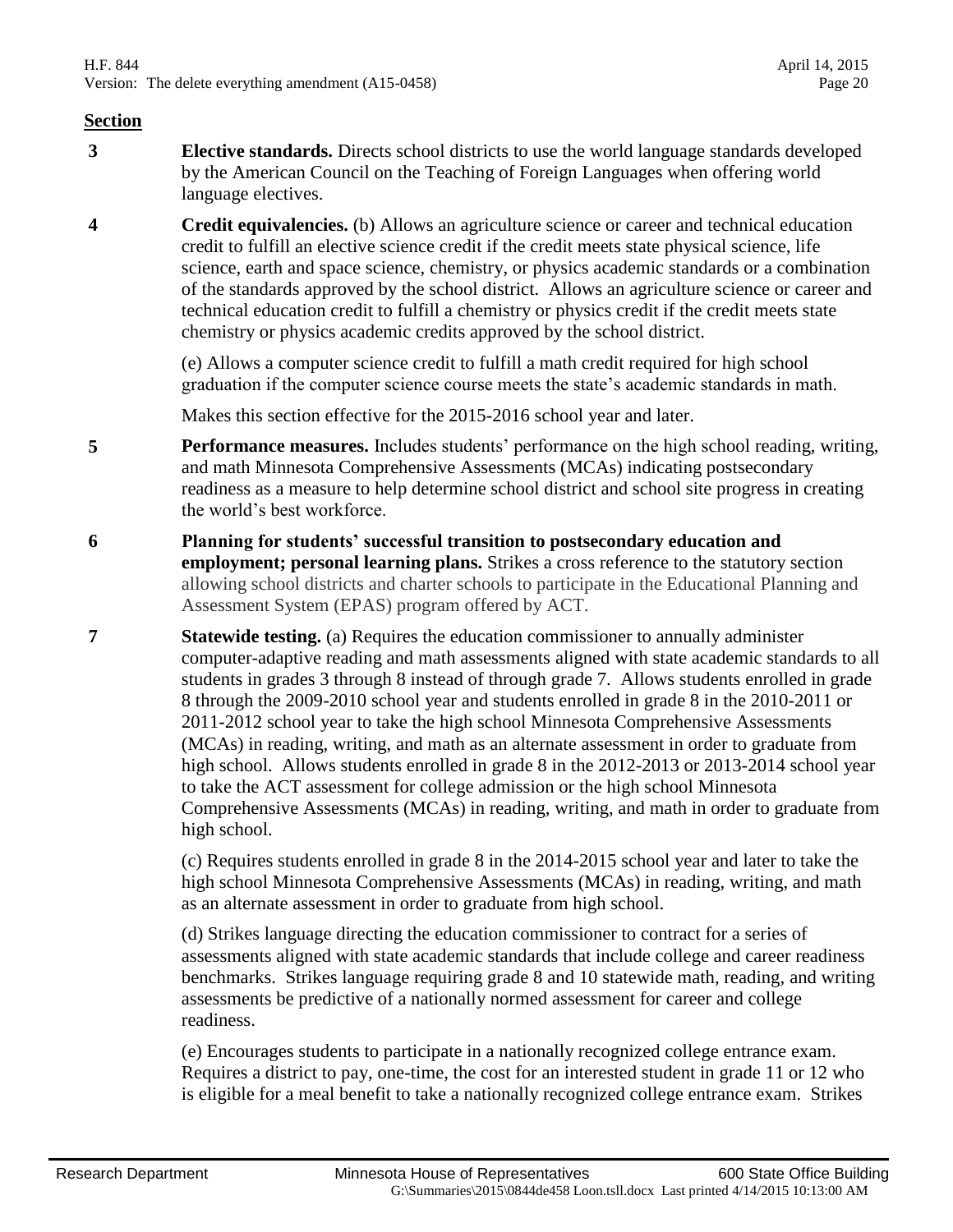language requiring that the statewide series of assessments include a college placement diagnostic exam and contain career exploration elements.

(g) Strikes language requiring school districts and schools annually to use the career exploration elements in the statewide assessments to help students and their families explore and plan for postsecondary education or careers based on students' interests, aptitudes, and aspirations. Strikes language requiring students in grade 10 or 11 who are not yet academically ready for a career or college based on their growth in academic achievement between grades 8 and 10 to take a college placement diagnostic exam before taking the college entrance exam so students, their families, the school, and the district can use the exam results for targeted instruction, intervention, or remediation sufficient for the student to graduate and have a reasonable chance to succeed in a career or college without remediation.

(i) Strikes language directing the education commissioner to determine the alignment between statewide assessments and state academic standards and, where alignment exists, to seek federal approval to replace federally required assessments with the statewide assessments being stricken in this section.

(j) Directs the education commissioner, in consultation with the MnSCU chancellor, to identify the minimum score guidelines on the high school Minnesota Comprehensive Assessments (MCAs) in reading, writing, and math that demonstrate readiness for a certificate level program or a two-year or four-year college program.

(m), (n), (o) Require the education commissioner to annually administer computer-adaptive reading and math assessments aligned with state academic standards to all students in grades 3 through 8 instead of through grade 7.

Makes this section effective for the 2015-2016 school year and later.

**8 Statewide and local assessments; results.** Makes conforming changes to reflect other changes to the statewide testing system related to administering computer-adaptive reading and math assessments aligned with state academic standards to all students in grades 3 through 8 instead of through grade 7 and the high school Minnesota Comprehensive Assessments (MCAs) in reading, writing, and math.

Makes this section effective for the 2016-2017 school year and later.

- **9 Appropriations.** Makes general fund appropriations to the education department in the designated fiscal years. See the House Fiscal Analysis worksheet for details: <http://www.house.leg.state.mn.us/fiscal/files/k1215app.pdf>
- **10 Repealer.** Repeals Minnesota Statutes 2014, section 120B.128, governing the educational planning and assessment system (EPAS) program offered by ACT.

#### **Article 4: Charter Schools**

**1 Nonresident charter school pupil transportation.** Requires a school district that is providing pupil transportation services on behalf of a charter school to allow a nonresident pupil attending the charter school to ride the bus from any scheduled stop to any other scheduled stop on the district's school bus. Allows the school district to charge a fee for this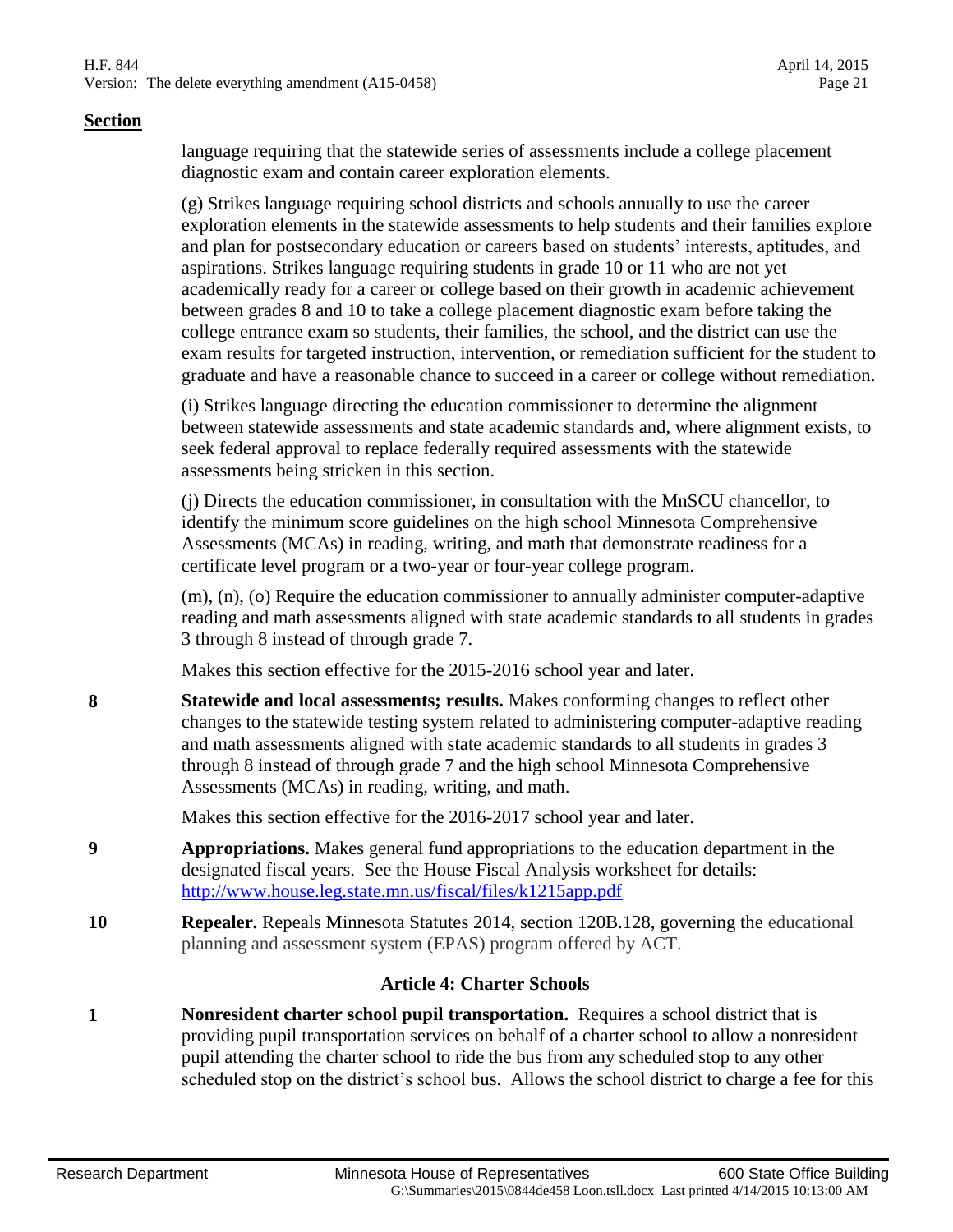transportation service not to exceed the lesser of 15 cents per mile or the actual costs of transportation per mile transported.

Makes this section effective for July 1, 2015.

- **2 Purposes.** Reletters the paragraphs in Minnesota Statutes, section 124D.10, subdivision 1, to prepare for the renumbering instruction in section 11.
- **3 Authorizer.** Reletters the paragraphs in Minnesota Statutes, section 124D.10, subdivision 3, to prepare for the renumbering instruction in section 11.

(g) Requires a charter school authorizer that intends to withdraw as an authorizer for reasons unrelated to the statutory causes for nonrenewal or termination of a charter school contract, to provide written notice to all its charter schools and the commissioner by July 15 of its intent to withdraw on June 30 in the next calendar year, regardless of when the authorizer's five-year term of approval ends.

**4 Formation of school.** Reletters the paragraphs in Minnesota Statutes, section 124D.10, subdivision 4, and makes grammatical changes to prepare for the renumbering instruction in section 11. Removes duplicate language about the composition of charter school boards.

> (g) Requires an authorizer to file an affidavit to charter a new school at least 14 months before July 1 of the year in which the new charter school plans to begin to serve students. Prevents the hours a student is enrolled in a fee-based prekindergarten program from generating pupil units or being used to calculate general education revenue.

**5 Federal, state, and local requirements.** Reletters the paragraphs in Minnesota Statutes, section 124D.10, subdivision 8, and makes grammatical changes to prepare for the renumbering instruction in section 11.

(g) Allows a charter school to offer a fee-based preschool or prekindergarten program.

(h) Prohibits charter schools from charging tuition except for fee-based preschool or prekindergarten programs. Allows charter schools where at least 90 percent of enrolled students have a primary disability of deaf or hard-of-hearing to also enroll prekindergarten students with a disability.

**6 Admission requirements.** (c) Allows a charter school offering a free preschool or prekindergarten program to give enrollment preference to those children enrolled in the free preschool or prekindergarten program who are eligible to enroll in kindergarten in the next school year.

Makes this section effective for the 2015-2016 school year and later.

**7 Pupils with a disability.** Requires a charter school to comply with the statutory section governing approval and payment of special education programs and costs for educating pupils with a disability as though the charter school were a school district. Requires charter schools enrolling prekindergarten deaf and hard-of-hearing children to comply with the requirements of the interagency early childhood intervention system.

Makes this section effective for fiscal year 2016 and later.

**8 Annual public reports.** Allows a charter school to combine its required annual report on school enrollment, student attrition, governance and management, staffing and finances,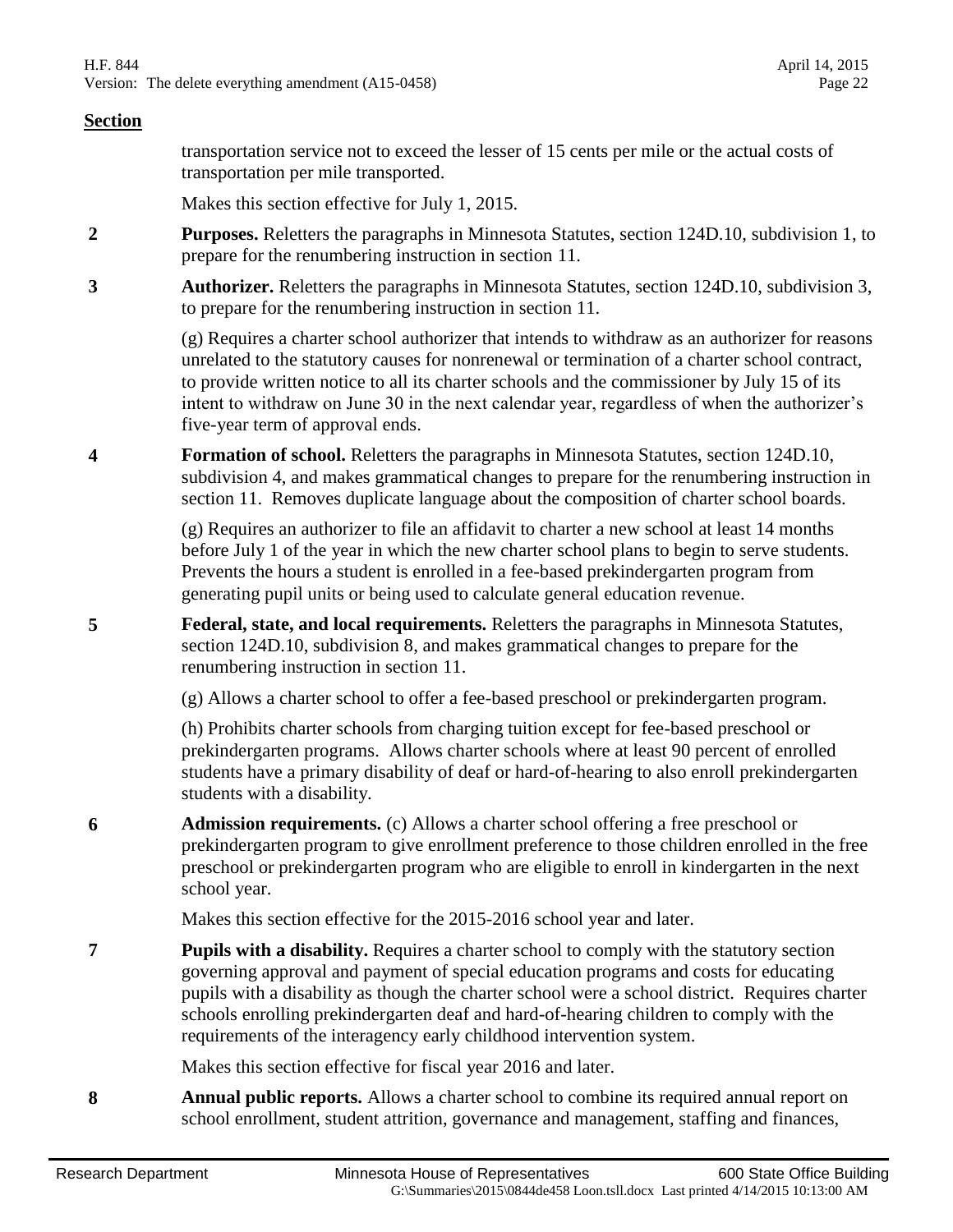academic performance, innovative practices and implementation, and future plans with the required World's Best Work Force report.

- **9 Pupil transportation.** Requires a school district to provide transportation to nonresident charter school pupils according to the provisions of section 1 of this article.
- **10 Causes for nonrenewal or termination of charter school contract.** (e) Allows a charter school authorizer to terminate an existing charter school contract at the end of the current school year after notifying the charter school board of directors by December 1 if in the previous three consecutive school years the performance of the charter school based on federal school accountability measures and state measures of student performance and growth would place the school in the bottom 10 percent of all public schools as determined by the education commissioner. Requires a charter school to be closed according to the applicable law and the charter school contract if the authorizer terminates the contract under this paragraph. Directs the authorizer to work with the charter school board of directors to make parents of currently enrolled children aware of school choice options and to assist families in choosing an appropriate school for the next school year. Requires an authorizer that does not terminate a contract under the conditions of this paragraph to submit public, written justification to the commissioner by December 1. Declares the federal and state measures under this paragraph do not preclude an authorizer from closing a school for other conditions.
- **11 Merger.** (a) Allows charter schools to merge under the statutory chapter governing nonprofit corporations. Requires a merger to be effective on July 1. Requires the merged school to continue under the identity of one of the schools participating in the merger. Requires a new charter school contract to be executed by July 1. Requires the authorizer of the newly merged school to submit a new signed charter school contract to the commissioner within 10 business days of executing the contract.

(b) Requires each school participating in the merger to submit a separate year-end report for the previous school year for that school only. Transfers the fund balances and debts of the schools participating in the merger to the newly merged school after the final fiscal year of the schools participating in the merger is closed out.

(c) For the first year of operation, makes the merged school eligible to receive aid from programs requiring approved applications equal to the sum of the aid of all the merging schools. For aids based on prior year data, makes the merged school eligible to receive aid for its first year of operation based on the combined data of all the schools participating in the merger.

- **12 Payment of aids to charter schools.** Reletters paragraphs in Minnesota Statutes, section 124D.11, subdivision 9, to prepare for the renumbering instruction in section 11. Removes an obsolete provision regarding charter school start up aid.
- **13 Revisor instruction.** Directs the revisor of statutes to renumber the listed statutory references and create a new chapter 124E on charter schools.
- **14 Appropriation.** Makes general fund appropriations to the education department in the designated fiscal years. See the House Fiscal Analysis worksheet for details: <http://www.house.leg.state.mn.us/fiscal/files/k1215app.pdf>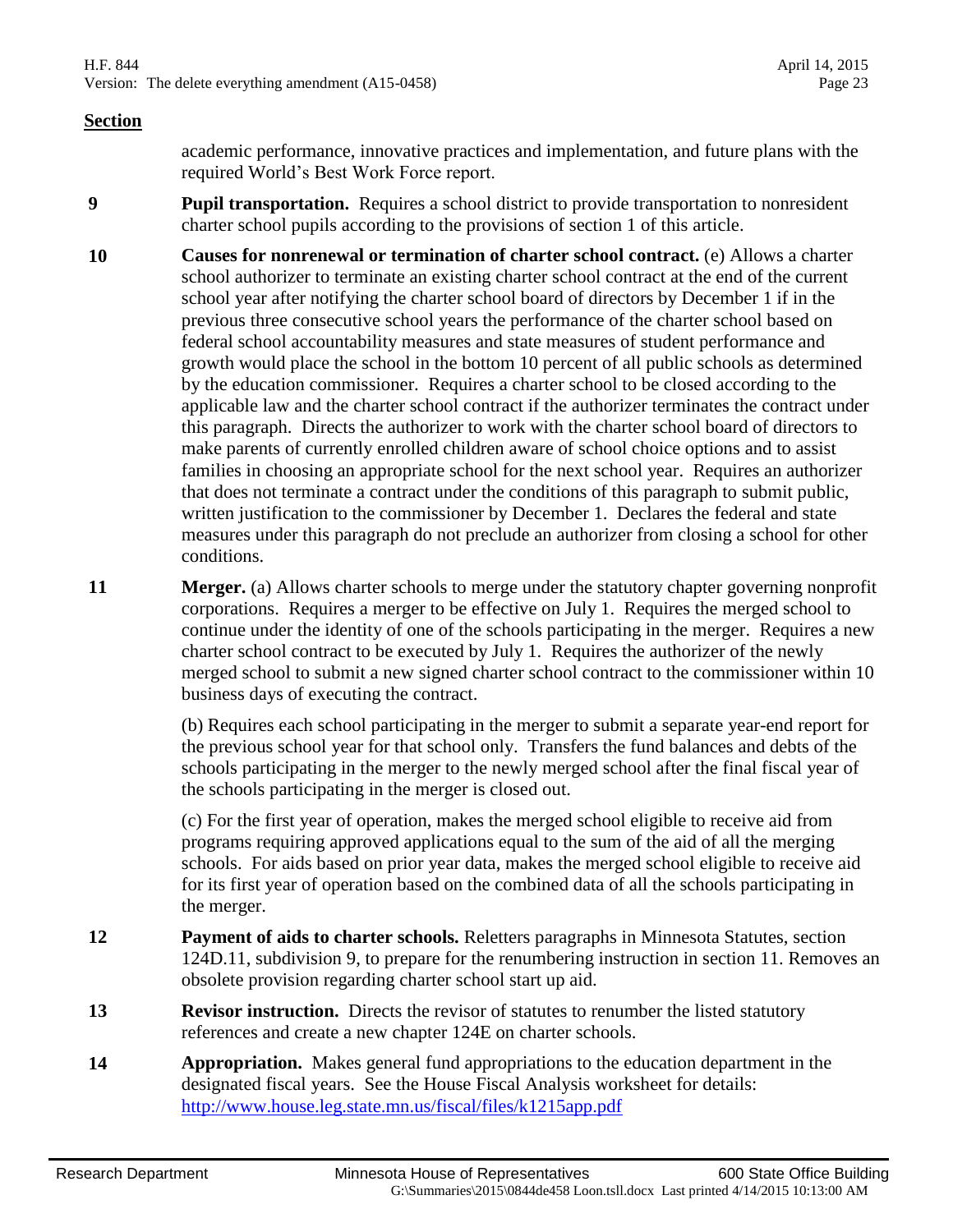#### **Article 5: Special Education**

- **1 Requirements for American sign language/English interpreters.** Replaces the director of the Minnesota Resource Center Serving Deaf and Hard-of-Hearing with a K-12 deaf and hard of hearing state specialist on the committee charged with developing a plan and time line for persons holding a provisional certificate to provide American sign language/English interpreting or sign transliterating services who seek a one-time limited extension of their provisional certificate.
- **2 Oral or cued speech transliterators.** Replaces the director of the Minnesota Resource Center Serving Deaf and Hard-of-Hearing with a K-12 deaf and hard of hearing state specialist on the committee charged with developing a plan and time line for persons holding a provisional certificate to provide oral transliterating or cued speech transliterating services who seek a one-time limited extension of their provisional certificate.
- **3 Providing transportation.** Clarifies a school board's responsibility to provide transportation for a child with a disability not yet enrolled in kindergarten in order to provide the child special instruction and services. Clarifies that transportation is required for special instruction for a child placed in an early childhood program to address the child's level of functioning and needs.
- **4 Definitions; dyslexia.** Defines "dyslexia" as a specific learning disability with characteristic difficulties and identified consequences. Requires students who have a diagnosis of dyslexia to meet state and federal eligibility criteria in order to qualify for special education services.
- **5 Definitions.** Amends the definition of "interagency intervention service system" to include additional appropriate services local agencies and counties provide based, in part, on a request from a school board or county board, instead of the interagency early intervention committee.
- **6 State interagency committee.** (c) Directs the state interagency committee to consult with the state special education advisory panel and the governor's interagency coordinating council in assisting school boards and county boards, instead of the interagency early intervention committee.
- **7 Local agency coordination responsibilities.** Reorganizes the statute outlining local agency coordination responsibilities. Reassigns the responsibilities and duties of the interagency early intervention committee to the member school boards and county boards.
- **8 Individualized education programs.** (c) Directs school boards to ensure that: the paraprofessionals they hire partly to provide direct support to students with disabilities have sufficient knowledge and skills to begin meeting the disability-specific and behavioral needs of the students they work with; and training is provided to enable the paraprofessionals to understand how each student's unique and individual needs and disability affect the student's education and behavior.
- **9 Student information systems; transferring records.** Requires school districts using an online care management reporting system to contract only with a vendor employing a universal filing system that is compatible with the state system for online compliance reporting. Allows school districts using an online case management reporting system to contract only with a student information system vendor that employs a universal filing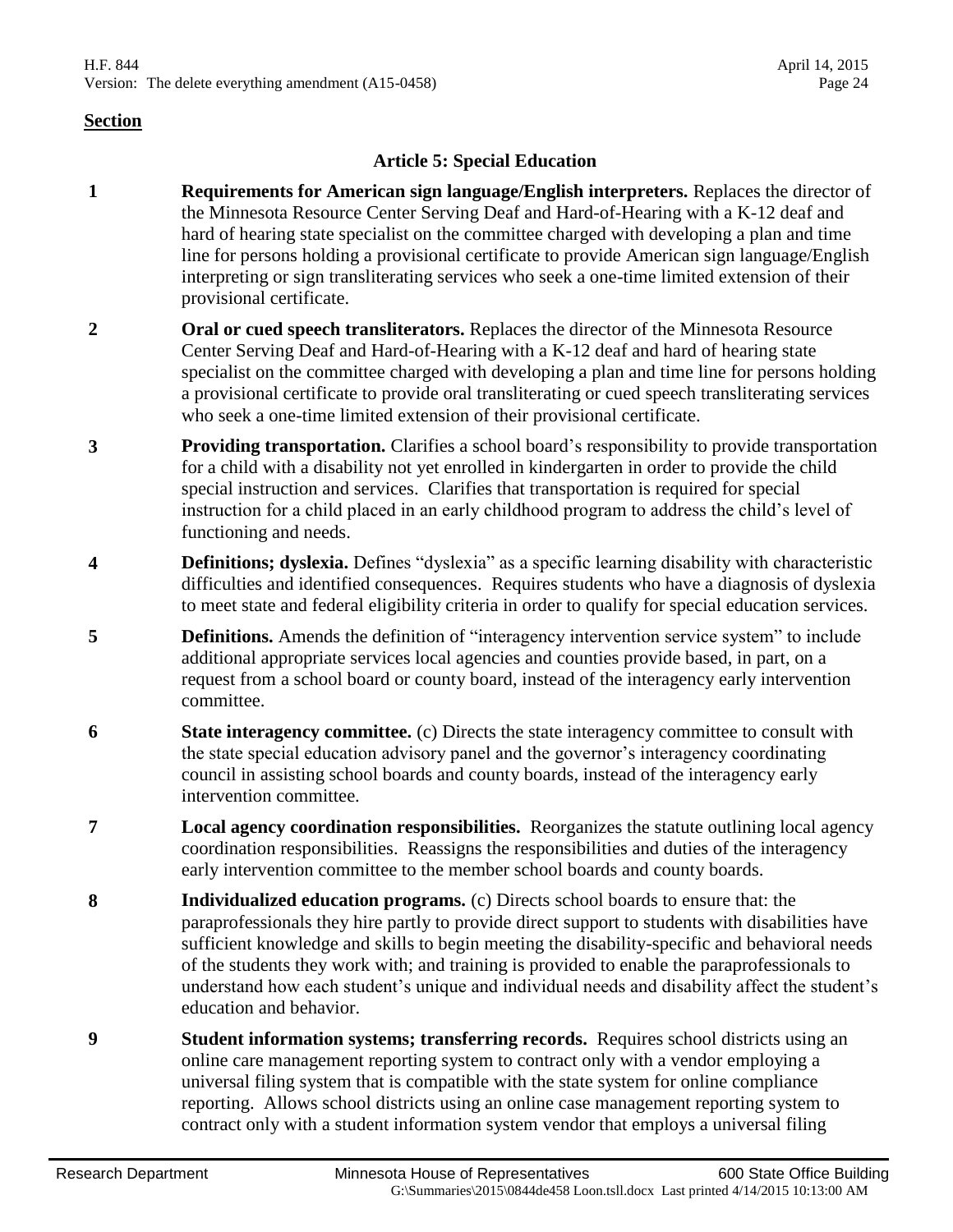system to facilitate the seamless transfer of student due process records for a student with disabilities who transfers between school districts, regardless of what filing system any one district uses.

Makes this section effective immediately and applicable to all district contracts with a student information system vendor entered into or modified after that date.

- **10 Online reporting of required data.** Allows rather than requires districts to use the state online system for compliance reporting. Allows districts to contract with an outside vendor employing a compatible universal filing system as an alternative to using the state online system.
- **11 Physical holding or seclusion.** Allows rather than requires stakeholders to recommend implementation and outcome goals to the education commissioner.

Makes this section immediately effective.

- **12 Third-party payment.** Clarifies that school district obligations to pay or reimburse copayments, coinsurance deductibles, and other enrollee cost-sharing amounts apply to individualized family service plans as well as individual education plans. Clarifies that the notification requirements are the same for students with individualized family services plans as they are for students with individual education plans.
- **13 State interagency coordinating council.** Requires the state interagency coordinating council to submit recommendations to the governor and various commissioners for a comprehensive and coordinated system of services within 30 days of receiving the federal government's determination on the Minnesota Part C Annual Report.
- **14 Programs.** (a) Clarifies that the education department (instead of the resource centers) is responsible for offering training programs for deaf or hard-of-hearing, blind or visually impaired, or multiply disabled pupils and workshops for teachers. (The resource centers were folded into MDE a number of years ago.)

(b) Requires the programs to help support local programs.

- **15 Programs by nonprofits.** Clarifies that the Department of Education (and not the formerly constituted resource centers) is to contract with nonprofit organizations to provide training and workshop programs.
- **16 Advisory committees.** Directs the commissioner to establish advisory committees for the deaf and hard-of-hearing and for the visually impaired instead of an advisory committee for each resource center. Makes technical and conforming changes.
- **17 Statewide hearing loss early education intervention coordinator.** Directs the statewide hearing loss early education intervention coordinator to collaborate with the K-12 deaf and hard of hearing coordinator. Makes a technical change affecting the advisory council for the deaf and hard-of-hearing.
- **18 Definitions; special education.** Clarifies that school districts, charter schools, and cooperative units are all eligible for direct payments of special education aid.
- **19 Special education aid.** Clarifies that special education revenue for a charter school or cooperative unit that is in its first year of service is based on current year data.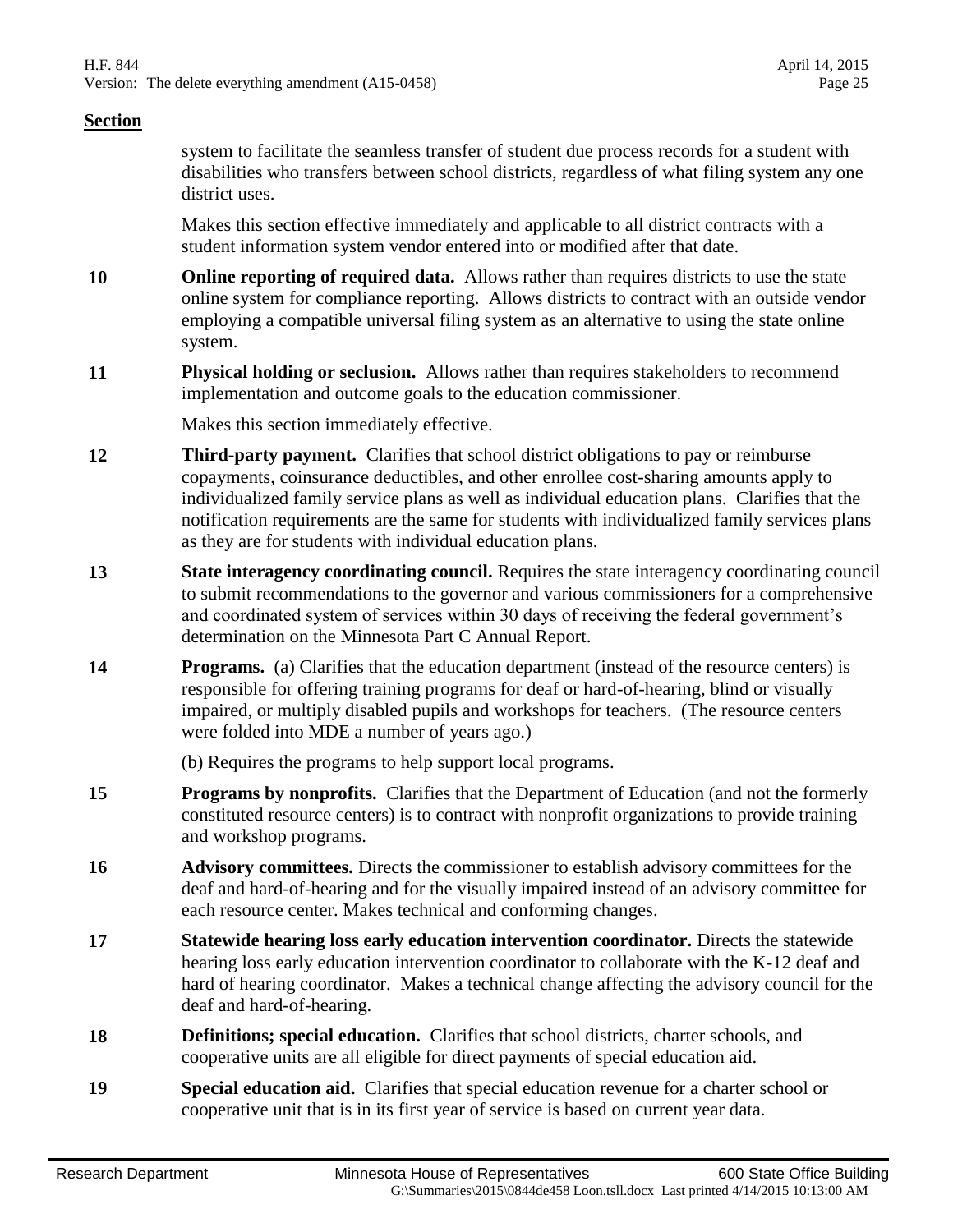H.F. 844 April 14, 2015 Version: The delete everything amendment (A15-0458) Page 26

#### **Section**

**20 Special education evaluation.**

 **Subd. 1. Special education teachers' compliance with federal requirements.** Directs the education department to identify ways to help special education teachers make informed decisions about effectively complying with legal requirements related to providing special education and related services. Directs the department to work collaboratively with school and district staff and representatives of affected organizations to identify obstacles to and solutions for complying with special education laws. Directs the department to work with schools and districts to provide staff development training to comply with special education law and meet the educational needs and improve the educational progress of students with disabilities.

 **Subd. 2. Efficiencies to reduce paperwork.** Directs the education department, in collaboration with special education teachers and administrators in schools and districts to identify strategies to reduce the time spent completing paperwork, evaluate whether the strategies are cost effective, and determine whether other districts and schools can also use these strategies. Directs the department to disseminate successful strategies to other districts and schools.

 **Subd. 3. Special education forms; reading level.** Directs the department to determine the reading level of its special education forms and whether alternative forms are needed to accommodate form users and readers. Directs the department to work with stakeholders and experts in making the determination.

- **21 Appropriations.** Appropriates money for special education programs. See the House Fiscal Analysis worksheet for details:<http://www.house.leg.state.mn.us/fiscal/files/k1215app.pdf>
- **22 Repealer.** Repeals Minnesota Statutes 2014, section 125A.63, subdivision 1 obsolete language transferring the resource center duties to the Department of Education.

#### **Article 6: Facilities and Technology**

- **1 Alternative facilities appropriation.** Lowers the alternative facilities aid amount for districts qualifying for aid by \$9,000,000 beginning in fiscal year 2017.
- **2 Alternative facilities aid.** Lowers the alternative facilities aid entitlement by \$9,000,000 beginning in fiscal year 2017.
- **3 E-rates.** Eliminates the requirement for a school district, charter school, or intermediate school district to file a technology plan with the Department of Education for purposes of claiming e-rate revenue.

#### **4 FAIR school downtown transition.**

 **Subd. 1. Student enrollment.** Allows any student who is currently enrolled at the FAIR school downtown or who will be enrolled at the FAIR school downtown during the 2015-16 school year to continue attending that school through the 2018-19 school year. Allows other students who wish to attend the FAIR school downtown to apply through open enrollment.

 **Subd. 2. Compensatory revenue; literacy aid; and Qcomp revenue.** Specifies the base year funding characteristics so that the department of education can calculate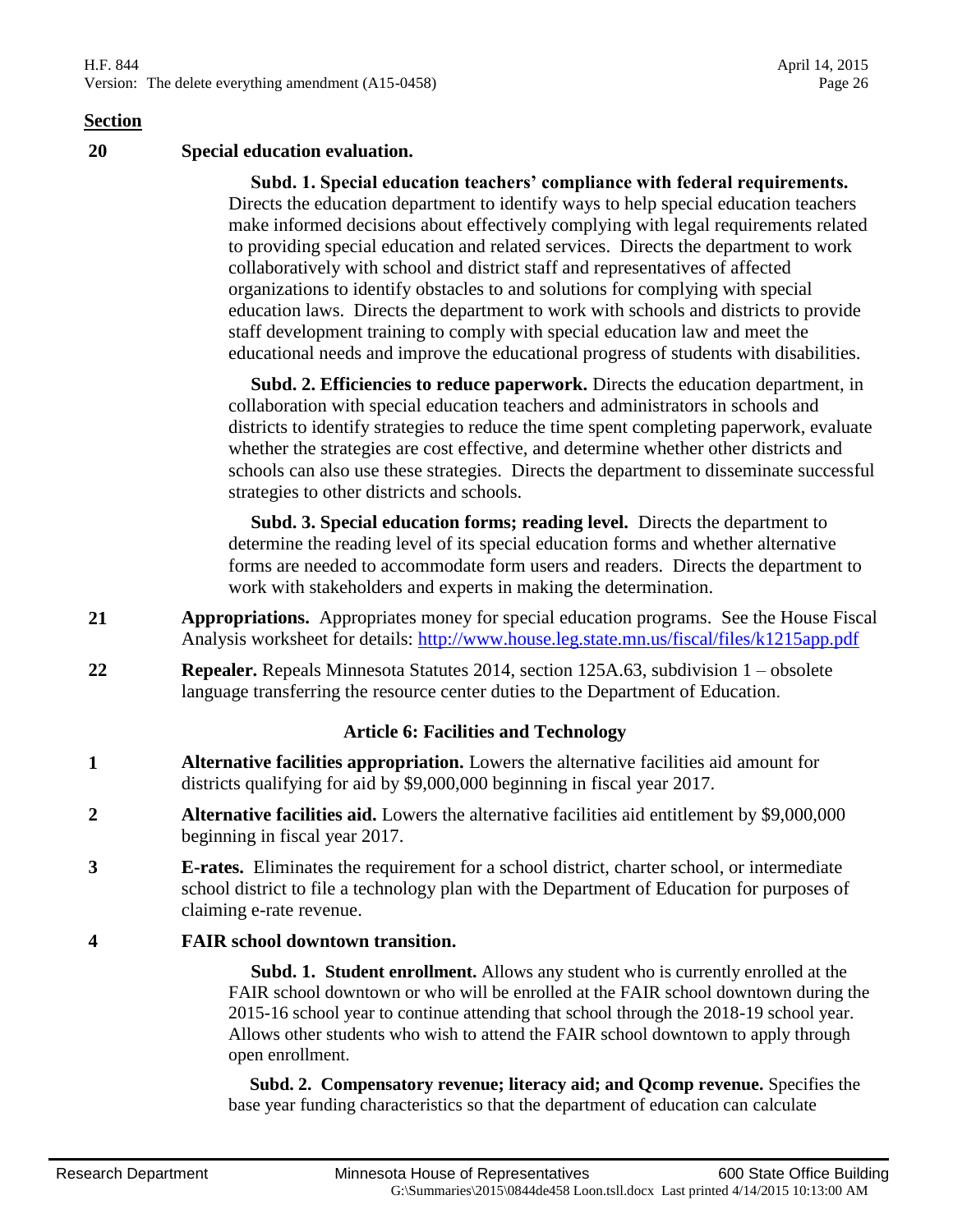compensatory revenue, literacy aid, and Qcomp revenue for the FAIR school downtown during the transition year.

 **Subd. 3. Pupil transportation.** Authorizes the Minneapolis school district to provide transportation services for the students attending the FAIR school downtown and provides that the transportation costs are reimbursed under the interdistrict desegregation transportation aid formula.

#### **5 Fair school Crystal transition.**

 **Subd. 1. Student enrollment.** Allows any student who is currently enrolled at the FAIR school Crystal or who will be enrolled at the FAIR school Crystal during the 2015- 16 school year to continue attending that school through the 2019-20 school year. Allows other students to who wish to attend the FAIR school Crystal to apply through open enrollment.

 **Subd. 2. Compensatory revenue; literacy aid; and Qcomp revenue.** Specifies the base year funding so that the department of education can calculate compensatory revenue, literacy aid, and Qcomp revenue for the FAIR school downtown during the transition year.

 **Subd. 3. Pupil transportation.** Authorizes the Robbinsdale school district to provide transportation services for the students attending the FAIR school Crystal and provides that the transportation costs are reimbursed under the interdistrict desegregation transportation aid formula.

**6 Appropriations.** Appropriates money for facilities and technology. See the House Fiscal Analysis worksheet for details:<http://www.house.leg.state.mn.us/fiscal/files/k1215app.pdf>

#### **Article 7: Nutrition and Accounting**

- **1 Expenditure data.** (b) Requires the education department to submit expenditure data revisions to the commissioner of the department of management and budget at least three weeks before the November forecast is released, and requires the commissioner of the department of management and budget to make E-12 expenditure data available to legislative fiscal staff at least two weeks before the November forecast is released. Current law requires three weeks' notice to legislative staff.
- **2 Distribution of assets and liabilities.** (c) If a dispute arises as a result of a district withdrawing from a cooperative unit and the dispute requires the commissioner to involve an administrative law judge, requires the fees due to the Office of Administrative Hearings to be equally split between the district and the cooperative unit (fees are currently paid by MDE).

Makes this section effective immediately.

**3 Statement for comparison and correction.** (a) Changes from November 30 to November 15 the date by which school districts annually must provide the commissioner with audited financial data for the preceding fiscal year. Changes from December 31 to December 15 the date by which school districts must submit an audited financial statement to the commissioner and the state auditor.

> (b) Changes from February 15 to February 1 the date by which the commissioner must convert the audited financial data under paragraph (a) into the required consolidated financial statement format and publish the information.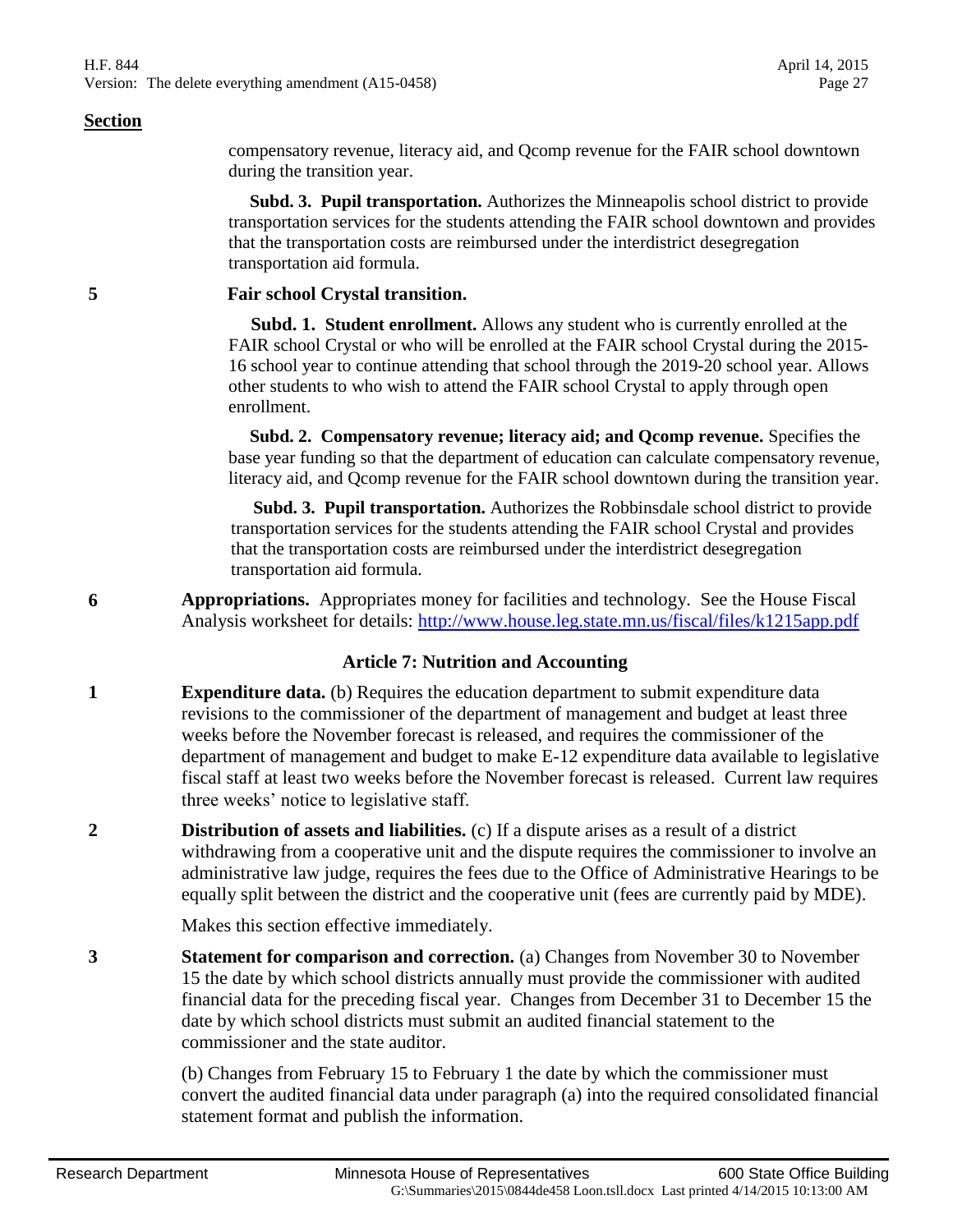- **4 Litigation costs; annual report.** Changes from January 15 to February 1 the date by which the commissioner must annually report to the legislature on school district special education litigation costs.
- **5 Survey of districts.** Changes from January 15 to February 1 the date by which the commissioner must report to the legislature in the odd-numbered year on teacher employment matters, including retirements and shortages.
- **6 Omissions.** Precludes adjusting aid payments due to omissions in school district reports after December 15 instead of December 30 of the next school year.
- **7 Fund transfer; fiscal year 2014 through fiscal year 2017.** Authorizes a school district to transfer money among accounts and funds (other than the community service or food service fund) if the transfer doesn't change the district's state aid or local levy authority. Continues the prohibition of transfers from the community service fund to another fund but allows transfers among accounts within the community service fund.
- **8 Appropriations.** Appropriates money for nutrition and accounting. See the House Fiscal Analysis worksheet for details:<http://www.house.leg.state.mn.us/fiscal/files/k1215app.pdf>

#### **Article 8: Libraries**

**1 Appropriation.** Appropriates money for libraries. See the House Fiscal Analysis worksheet for details:<http://www.house.leg.state.mn.us/fiscal/files/k1215app.pdf>

#### **Article 9: Early Childhood Education**

**1 Developmental screening program information.** (b) Allows a Minnesota school district to inform the family of a child who has a Minnesota postal address of the availability of Minnesota's developmental screening program.

Makes this section effective for revenue for fiscal year 2016.

**2 Agreements; Tuition Reciprocity with neighboring states.** Explicitly authorizes the commissioner of education to renegotiate K-12 tuition reciprocity provisions with other states that allow eligible students to enroll before kindergarten for early childhood special educational services.

Makes this section effective July 1, 2015.

**3 Pupil accounting.** Designates a child from another state whose family resides in a home with a Minnesota postal address to enroll in school before the age of kindergarten, and counts that student as enrolled if the student is receiving early childhood special education services from a Minnesota school district.

Makes this section effective July 1, 2015.

#### **4 Early learning program coordination.**

 **Subd. 1. Early learning program coordination.** Allows a school board, after receiving written comments from its early childhood advisory council, to adopt a resolution allowing the district to offer a coordinated early learning program to provide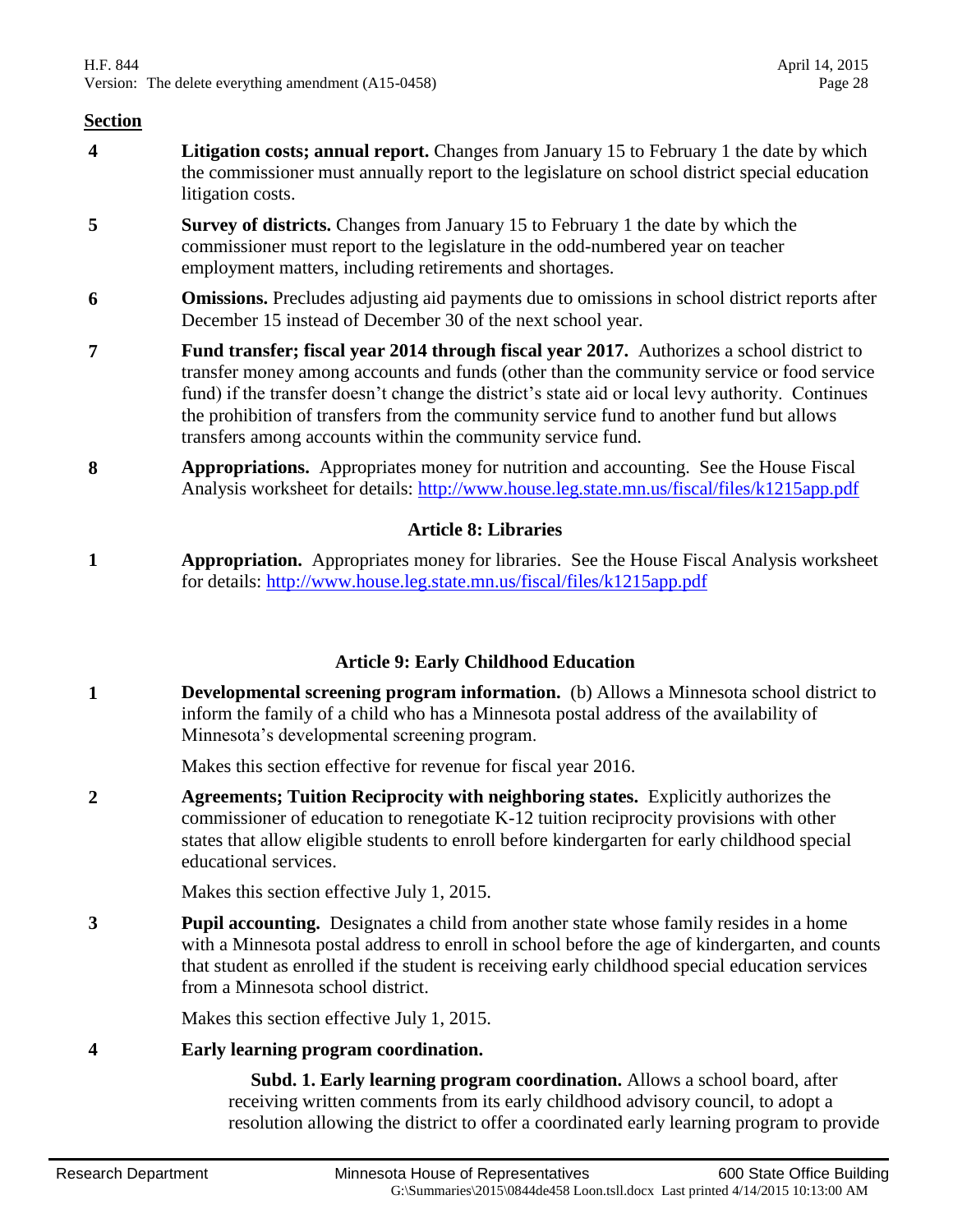H.F. 844 April 14, 2015 Version: The delete everything amendment (A15-0458) Page 29

#### **Section**

early childhood family education and school readiness services and other early learning programs serving parents and children.

 **Subd. 2. Early learning program revenue sources.** Includes in a district's early learning program revenue its early childhood family education revenue, its school readiness program revenue, and other revenues set aside for early learning activities.

 **Subd. 3. Reserve account.** Requires a district that offers a coordinated early learning program to place all revenue received under subdivision 2 in an early learning program reserve account established in the community service fund.

Makes this section effective July 1, 2015.

#### **5 Early childhood family education (ECFE) programs.**

 **Subd. 1. Establishment; purpose.** Allows a district that provides a community education program to establish an early childhood education program as an individual program or as part of an early learning program.

 **Subd. 4. Home visiting program.** Requires the home visiting program to focus on reaching high needs children as early as possible.

 **Subd. 5. Separate accounts.** Requires a district operating an early childhood family education program that is independent of an early learning program to maintain a separate account within the community education fund.

 **Subd. 9. District advisory councils.** Directs a district advisory council to assist the school board in developing, planning, and monitoring the early childhood family program education program and the early learning program.

Makes this section effective July 1, 2015.

#### **6 Early childhood family education (ECFE) revenue.**

 **Subd. 1. Revenue.** Makes a district's early childhood family education program revenue equal to the formula allowance for the year times the greater of 150 or the number of under age 5 residents in the district on October 1 of the previous school year.

 **Subd. 5. Uses of revenue restricted.** Allows early childhood family education revenue to be used only for early learning programs, including early childhood family education programs.

 **Subd. 7. Reserve account.** Requires early childhood family education revenue to be maintained in either an early learning program reserve account or a separate early childhood family education reserve account within the community service fund.

Makes this section effective July 1, 2015.

#### **7 School readiness aid.**

 **Subd. 3. Use of aid.** Allows school readiness aid to be used only to provide a school readiness program or an early learning program and to provide transportation.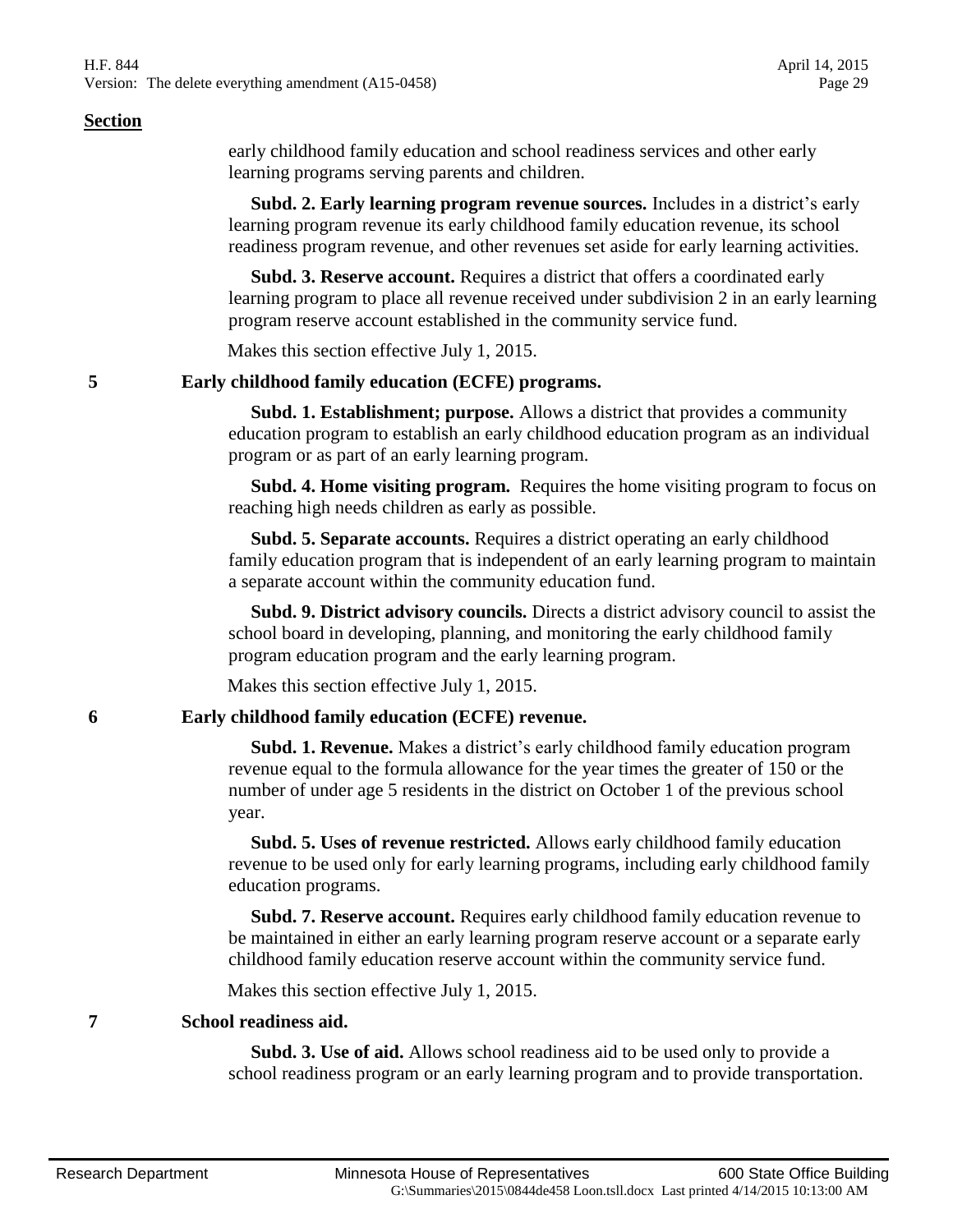**Subd. 5. Reserve account.** Requires school readiness revenue to be maintained in either an early learning program reserve account or a separate school readiness reserve

Makes this section effective July 1, 2015.

account within the community service fund.

#### **8 Early learning scholarships.**

 **Subd. 1. Establishment; purpose.** Establishes an early learning scholarships program in the Office of Early Learning.

**Subd. 2. Family eligibility.** (b) Makes a parent under age 21 who is pursuing a postsecondary training or education eligible for an early learning scholarship if the parent has a child age 0 to 5 and meets income eligibility guidelines.

(d) Beginning September 1, 2015, to the extent state funds are available, makes any child under age 5 on September 1 of the current school year who has not started kindergarten and is a recipient of an Early Learning Scholarship under the federal Race to the Top – Early Learning Challenge grant eligible to receive the state's early learning scholarship when the federal grant ends.

 **Subd. 3. Administration.** (a) Allows the director of the Office of Early Learning to prioritize applications for early learning scholarships based on whether the child is in foster care, experiencing homelessness, is on a waiting list for publicly funded early education or child care services, or has a parent under age 21 pursuing a high school diploma, a GED, or postsecondary training or education. Makes technical and conforming changes.

(b) Allows the director of the Office of Early Learning to increase by up to 15 percent the scholarship amount for children enrolled in a three-star Parent Aware-rated program and to increase by up to 20 percent the scholarship amount for children enrolled in a four-star Parent Aware-rated program as long as the added increase does not exceed the actual program rate or tuition.

(c) Beginning July 1, 2016, allows licensed child care center or a family child care provider to use its registration process to enroll scholarship recipients. Requires scholarships awarded under this paragraph to be paid to the eligible program provider designated by the award recipient, and to be transferred to another eligible provider at the recipient's request.

(f) Strikes language allowing a school district or Head Start program, for fiscal year 2017 and later, that enrolls scholarship recipients to apply to the education commissioner for direct payment of state aid for those scholarship recipients. For fiscal years 2016 and later, limits the total amount of funding allocated to a program under paragraph (c) to the amount directly awarded to those programs in fiscal year 2015.

 **Subd. 4. Early childhood program eligibility.** (a) To be eligible to accept an early learning scholarship beginning July 1, 2020, requires a program, among other alternatives, to be a program the director determines is eligible based on an evidencebased program evaluation or program review.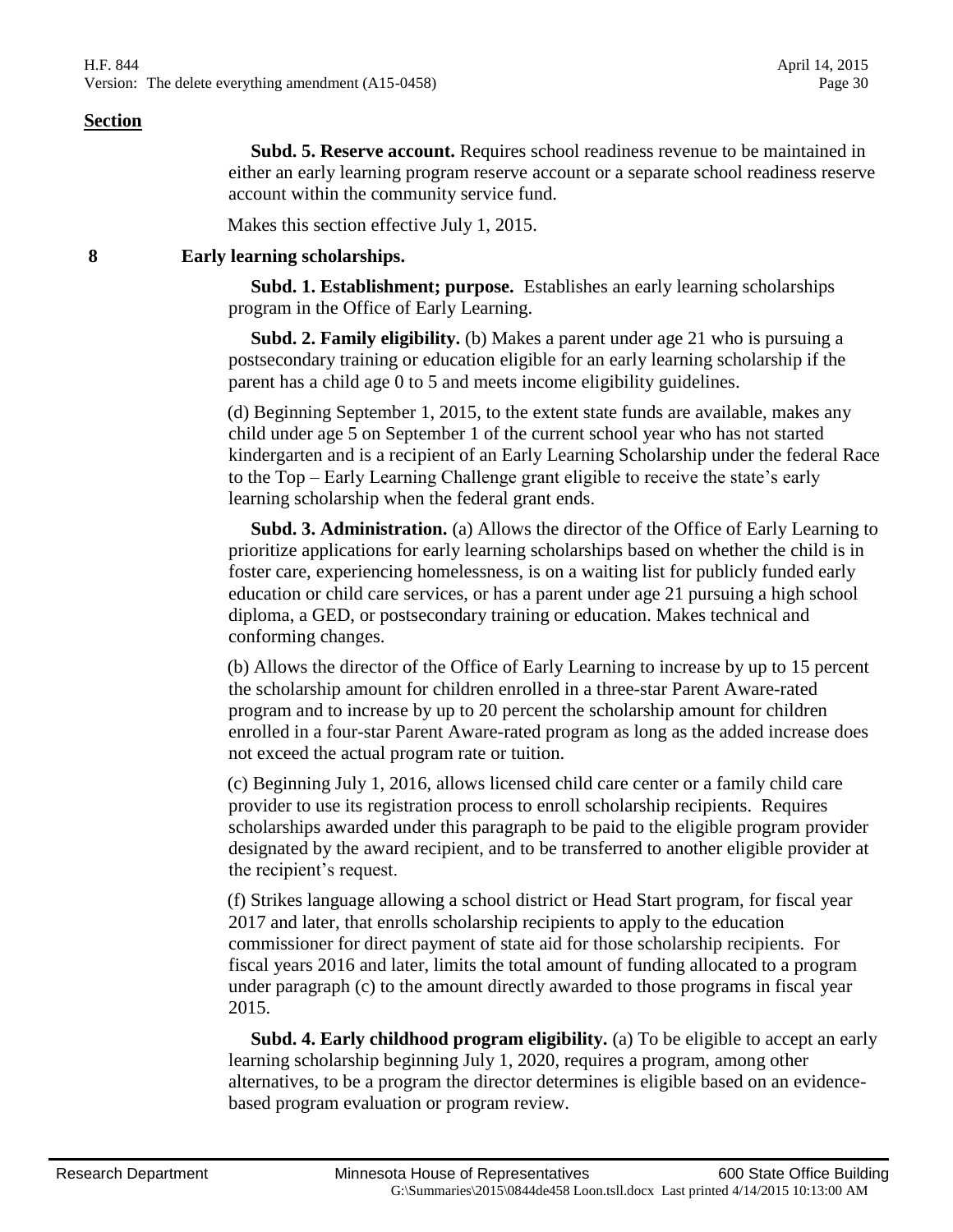(b) Strikes language requiring any program accepting early learning scholarships to use the revenue to supplement and not supplant federal funding.

(c) Declares a provider ineligible to participate in the early learning scholarship program if: the provider has been disqualified from the child care assistance program due to wrongfully obtaining the child care assistance; the program or provider is on the national disqualified list for the Child and Adult Care Food Program; or the program or provider has been convicted in the last seven years of an activity indicating a lack of business integrity.

 **Subd. 4a. Record keeping requirements.** Requires an early learning scholarship program provider to maintain and make available upon request attendance records and records of charges and payments for all participating children, including payments from nonprogram sources.

 **Subd. 6. Use of funds.** (a) Requires scholarships to be used to supplement and not supplant federal funding.

(b) Requires scholarships to be used in a program the child attends consistently in order to ensure the child's access to the program's general curriculum.

Makes this section effective for fiscal year 2016 and later.

- **9 Special instruction for children with a disability.** Authorizes a Minnesota school board that participates in the K-12 tuition reciprocity program to enroll and provide special instruction and services to a child from an adjoining state whose family resides at a Minnesota postal address. Requires these children to participate in Minnesota's developmental screening program and to have undergone special education child identification procedures.
- **10 Appropriations.** Appropriates general fund sums to the education department for the designated fiscal years. See the House Fiscal Analysis worksheet for details: <http://www.house.leg.state.mn.us/fiscal/files/k1215app.pdf>

#### **Article 10: Prevention**

**1 Appropriation.** Appropriates money for prevention. See the House Fiscal Analysis worksheet for details:<http://www.house.leg.state.mn.us/fiscal/files/k1215app.pdf>

#### **Article 11: Self-Sufficiency and Lifelong Learning**

- **1 State total adult basic education aid.** Reduces the growth factor for the adult basic education program from 3 percent to 0.5 percent for fiscal years 2016 and later.
- **2 Basic population aid.** Includes community-based providers, for whom no district characteristics exist, in the distribution of basic population aid. Sets the basic population aid for these programs at \$1.73 per participant.
- **3 ABE program revenue.** Includes community-based providers without district characteristics in the revenue calculations for English learner and "no diploma" revenue. Sets the aid amounts equal to the statewide average amount of revenue for each calculation.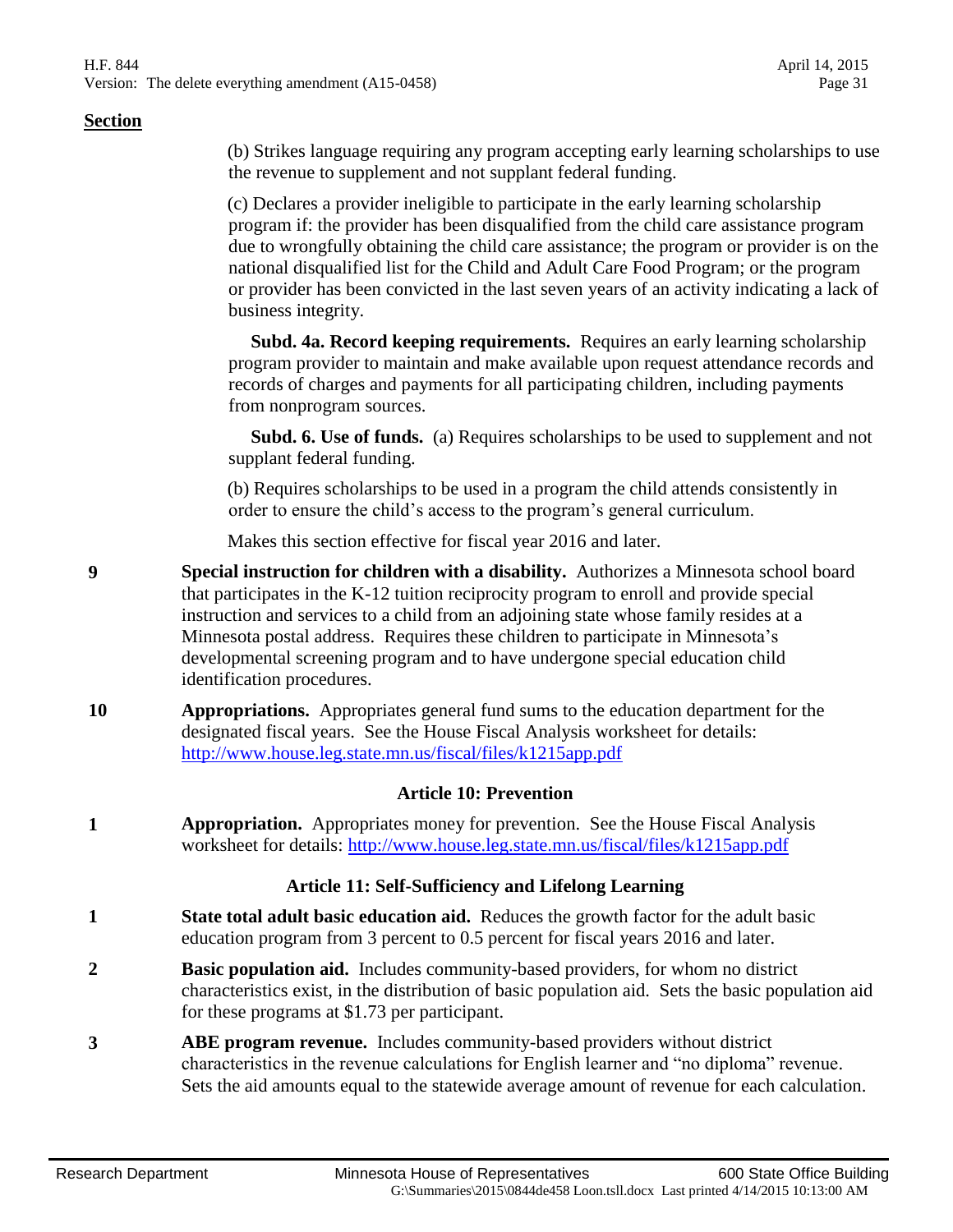**4 Appropriation.** Appropriates general fund sums to the Department of Education for adult basic education aid and for the costs of GED tests. See the House Fiscal Analysis worksheet for details:<http://www.house.leg.state.mn.us/fiscal/files/k1215app.pdf>

#### **Article 12: State Agencies**

- **1 School crisis response teams.** Requires the commissioner of education to collect, maintain and make available to school districts contact information for school crisis response teams. Requires the commissioner of education to work cooperatively with the Minnesota School Safety Center to facilitate the development of school crisis response teams in regions of the state where an existing crisis response team has not yet been formed.
- **2 Fee.** Directs the executive secretary of the Board of School Administrators to deposit the annual fees paid to the board by licensed school administrators into the educator licensure account in the special revenue fund in the state treasury instead of the state general fund.
- **3 Temporary military license.** Requires the Board of Teaching to deposit the fees paid for a temporary military license into the educator licensure account in the special revenue fund instead of the state general fund.
- **4 Background checks.** (a) Requires fees paid for the Bureau of Criminal Apprehension to conduct background checks on applicants for an educator license to be deposited in the education licensure account in the special revenue fund instead of the state general fund.
- **5 Special revenue fund accounts; educator licensure and background checks.**

 **Subd. 1. Educator licensure account.** Creates an educator licensure account in the special revenue fund. Requires the Board of Teaching, the Board of School Administrators, and the Department of Education to deposit into the educator licensure account the fees received from licensure applicants. Cancels any unexpended funds appropriated from this account back to this account.

 **Subd. 2. Background check account.** Creates an educator licensure background check account in the special revenue fund. Requires the Board of Teaching, the Board of School Administrators, and the Department of Education to deposit into the educator licensure background check account the payments received from licensure applicants for background check costs. Appropriates the amounts in the account to the education commissioner to pay the superintendent of the Bureau of Criminal Apprehension for the costs of background checks on licensure applicants.

- **6 Licensure applicants.** Requires the licensing fees paid by teachers and supervisory personnel into the licensing boards to be deposited into the educator licensure account in the special revenue fund.
- **7 Licensure via portfolio.** Makes a conforming change.
- **8 Transfers.**

 **Subd. 1. Portfolio account.** Directs the commissioner of management and budget, on July 1, 2015, to transfer any balances in the educator licensure portfolio account in the special revenue fund to the educator licensure account in the special revenue fund.